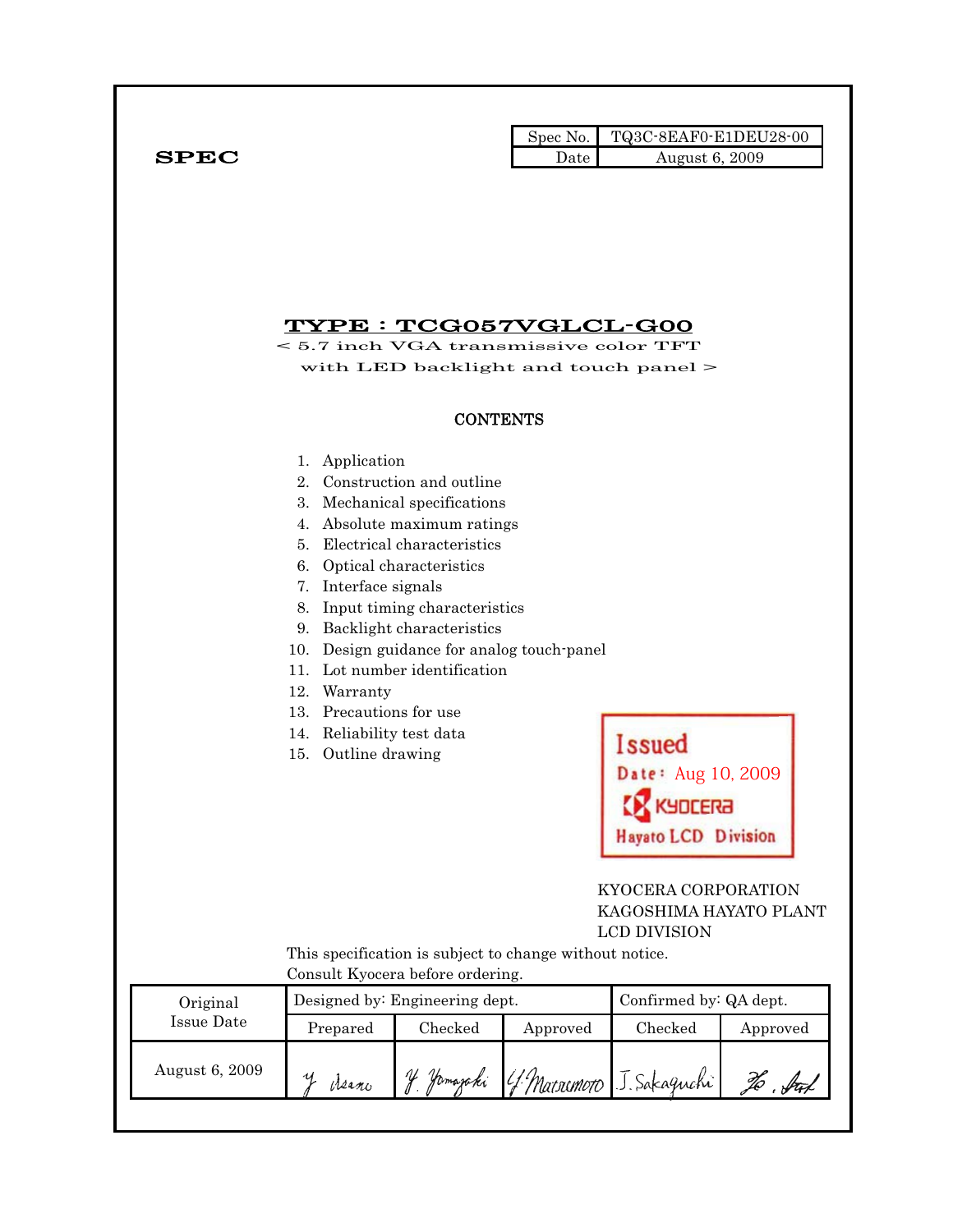| Spec No.              | Part No.        | Page |
|-----------------------|-----------------|------|
| TQ3C-8EAF0-E1DEU28-00 | TCG057VGLCL-G00 |      |

# Warning

- 1. This Kyocera LCD module has been specifically designed for use only in electronic devices and industrial machines in the area of audio control, office automation, industrial control, home appliances, etc. The module should not be used in applications where the highest level of safety and reliability are required and module failure or malfunction of such module results in physical harm or loss of life, as well as enormous damage or loss. Such fields of applications include, without limitation, medical, aerospace, communications infrastructure, atomic energy control. Kyocera expressly disclaims any and all liability resulting in any way to the use of the module in such applications.
- 2. Customer agrees to indemnify, defend and hold Kyocera harmless from and against any and all actions, claims, damages, liabilities, awards, costs, and expenses, including legal expenses, resulting from or arising out of Customer's use, or sale for use, or Kyocera modules in applications.

# Caution

1. Kyocera shall have the right, which Customer hereby acknowledges, to immediately scrap or destroy tooling for Kyocera modules for which no Purchase Orders have been received from the Customer in a two-year period.

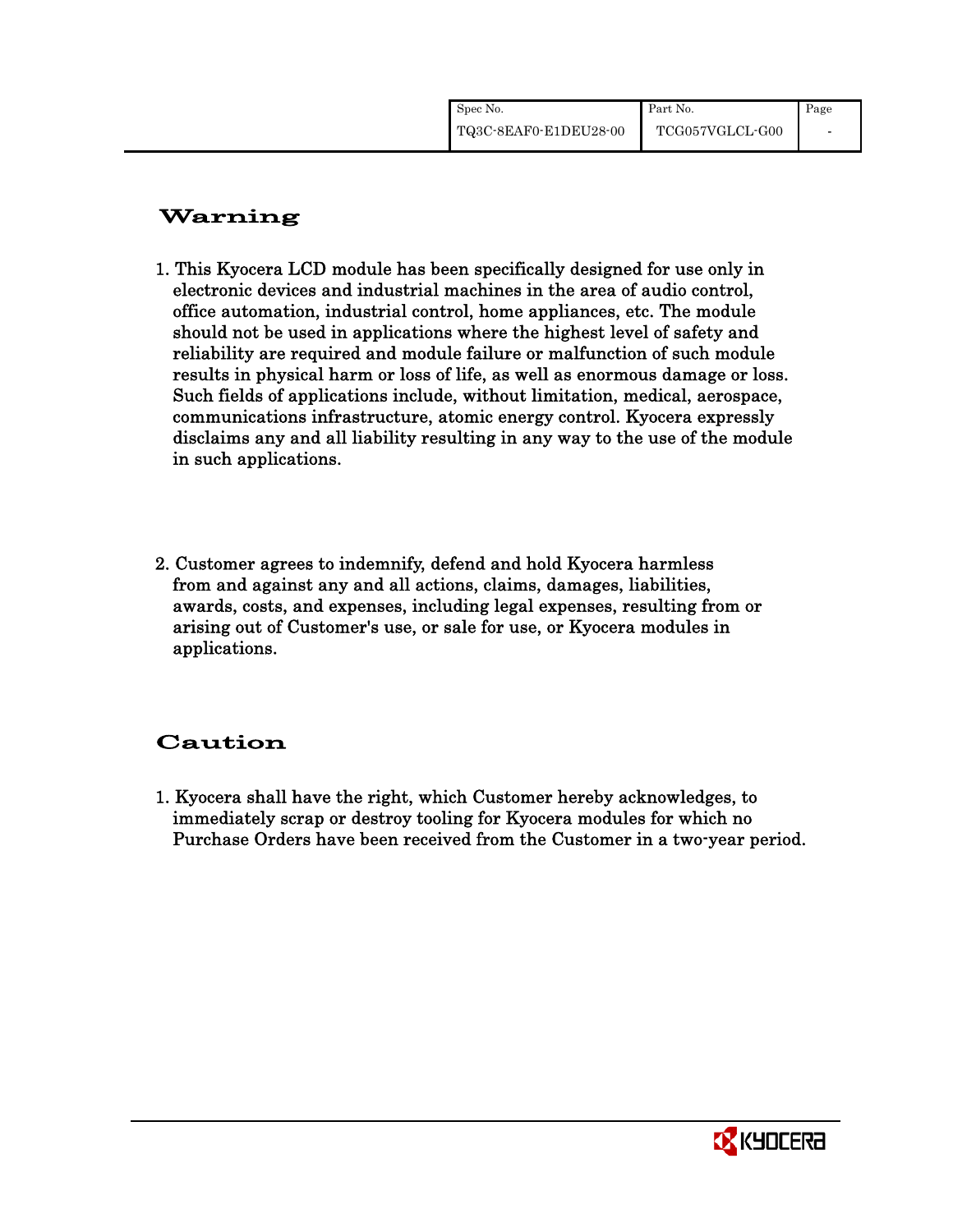| Spec No.<br>Part No. |                        |                                 |                                                    |               | Page                                 |  |                                         |                         |  |
|----------------------|------------------------|---------------------------------|----------------------------------------------------|---------------|--------------------------------------|--|-----------------------------------------|-------------------------|--|
|                      |                        |                                 | ${\bf TQ3C\text{-}SEAF0\text{-}E1DEU28\text{-}00}$ |               |                                      |  | $\operatorname{TCG057VGLCL\text{-}G00}$ |                         |  |
|                      |                        |                                 |                                                    |               | Revision record                      |  |                                         |                         |  |
|                      |                        | Designed by : Engineering dept. |                                                    |               |                                      |  |                                         | Confirmed by : QA dept. |  |
|                      | Date<br>$\bf Prepared$ |                                 |                                                    | $\rm Checked$ | ${\Large\bf Approved}$               |  | $\rm Checked$                           | Approved                |  |
|                      |                        |                                 |                                                    |               |                                      |  |                                         |                         |  |
|                      |                        |                                 |                                                    |               |                                      |  |                                         |                         |  |
| ${\rm Rev. No.}$     | $\rm{Date}$            | $\rm Page$                      |                                                    |               | $\label{eq:2} \textbf{Descriptions}$ |  |                                         |                         |  |
|                      |                        |                                 |                                                    |               |                                      |  |                                         |                         |  |
|                      |                        |                                 |                                                    |               |                                      |  |                                         |                         |  |
|                      |                        |                                 |                                                    |               |                                      |  |                                         |                         |  |
|                      |                        |                                 |                                                    |               |                                      |  |                                         |                         |  |
|                      |                        |                                 |                                                    |               |                                      |  |                                         |                         |  |
|                      |                        |                                 |                                                    |               |                                      |  |                                         |                         |  |
|                      |                        |                                 |                                                    |               |                                      |  |                                         |                         |  |
|                      |                        |                                 |                                                    |               |                                      |  |                                         |                         |  |
|                      |                        |                                 |                                                    |               |                                      |  |                                         |                         |  |
|                      |                        |                                 |                                                    |               |                                      |  |                                         |                         |  |
|                      |                        |                                 |                                                    |               |                                      |  |                                         |                         |  |
|                      |                        |                                 |                                                    |               |                                      |  |                                         |                         |  |
|                      |                        |                                 |                                                    |               |                                      |  |                                         |                         |  |
|                      |                        |                                 |                                                    |               |                                      |  |                                         |                         |  |
|                      |                        |                                 |                                                    |               |                                      |  |                                         |                         |  |
|                      |                        |                                 |                                                    |               |                                      |  |                                         |                         |  |
|                      |                        |                                 |                                                    |               |                                      |  |                                         |                         |  |
|                      |                        |                                 |                                                    |               |                                      |  |                                         |                         |  |
|                      |                        |                                 |                                                    |               |                                      |  |                                         |                         |  |
|                      |                        |                                 |                                                    |               |                                      |  |                                         |                         |  |
|                      |                        |                                 |                                                    |               |                                      |  |                                         |                         |  |
|                      |                        |                                 |                                                    |               |                                      |  |                                         |                         |  |
|                      |                        |                                 |                                                    |               |                                      |  |                                         |                         |  |
|                      |                        |                                 |                                                    |               |                                      |  |                                         |                         |  |
|                      |                        |                                 |                                                    |               |                                      |  |                                         |                         |  |
|                      |                        |                                 |                                                    |               |                                      |  |                                         |                         |  |
|                      |                        |                                 |                                                    |               |                                      |  |                                         |                         |  |
|                      |                        |                                 |                                                    |               |                                      |  |                                         |                         |  |
|                      |                        |                                 |                                                    |               |                                      |  |                                         |                         |  |
|                      |                        |                                 |                                                    |               |                                      |  |                                         |                         |  |
|                      |                        |                                 |                                                    |               |                                      |  |                                         |                         |  |
|                      |                        |                                 |                                                    |               |                                      |  |                                         |                         |  |
|                      |                        |                                 |                                                    |               |                                      |  |                                         |                         |  |
|                      |                        |                                 |                                                    |               |                                      |  |                                         |                         |  |
|                      |                        |                                 |                                                    |               |                                      |  |                                         |                         |  |

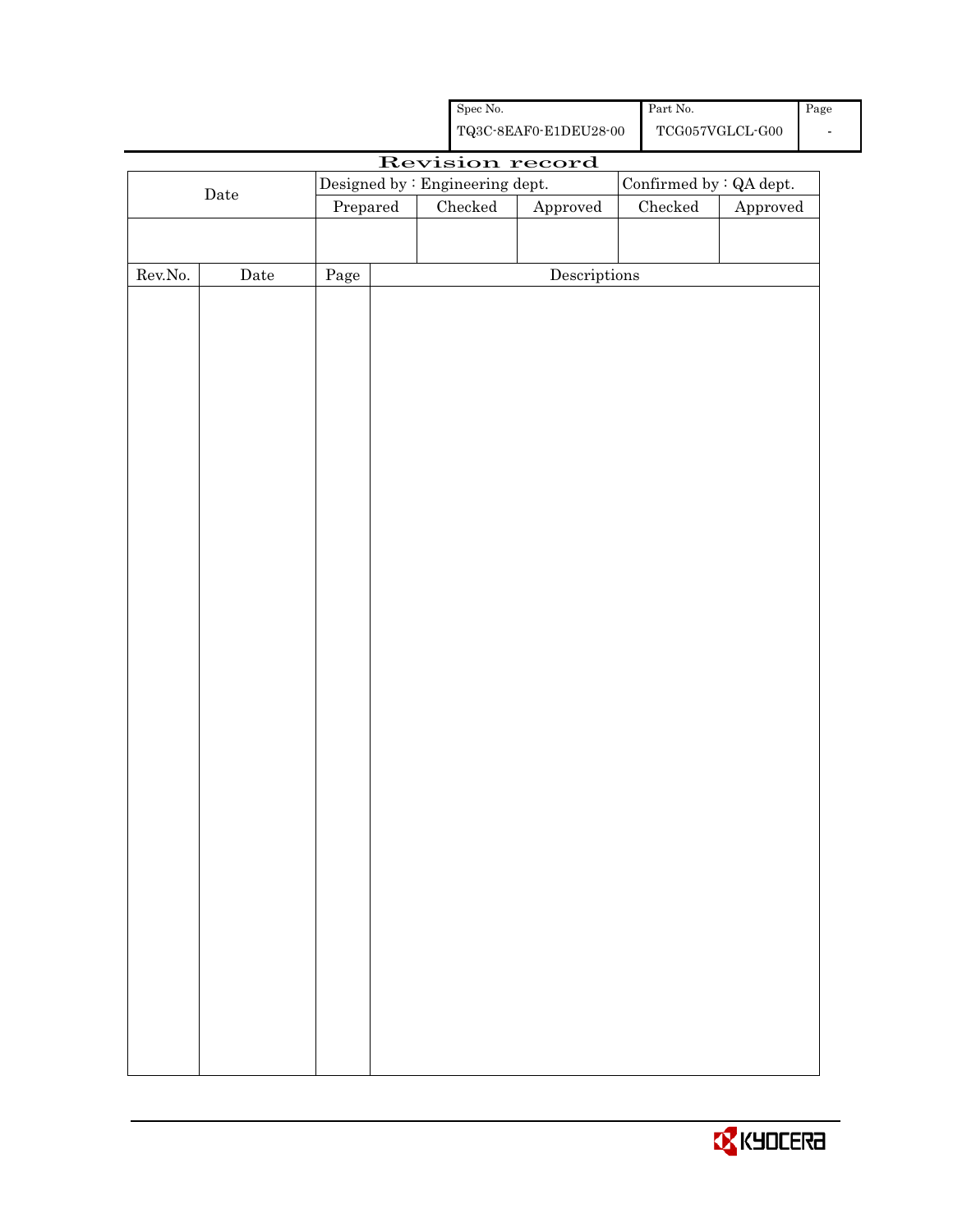## 1. Application

This document defines the specification of TCG057VGLCL-G00. (RoHS Compliant)

#### 2. Construction and outline

| LCD.               | : Transmissive color dot matrix type TFT                                                                  |
|--------------------|-----------------------------------------------------------------------------------------------------------|
| Backlight system   | : LED                                                                                                     |
| Polarizer          | $:$ Glare treatment                                                                                       |
| Additional circuit | : Timing controller, Power supply $(3.3V)$ input)<br>(without constant current circuit for LED Backlight) |
| Touch panel        | : Analog type, Non-Glare treatment                                                                        |

### 3. Mechanical specifications

### 3-1. LCD

| <b>Item</b>              | Specification                                          | Unit |
|--------------------------|--------------------------------------------------------|------|
| Outline dimensions<br>1) | $144(W)\times(104.8)(H)\times14.8(D)$                  | mm   |
| Active area              | $115.2(W)\times86.4(H)$<br>(14.4cm/5.7 inch(Diagonal)) | mm   |
| Dot format               | $640 \times (B,G,R)(W) \times 480(H)$                  | dot  |
| Dot pitch                | $0.06(W) \times 0.18(H)$                               | mm   |
| 2)<br>Base color         | Normally White                                         |      |
| Mass                     | 250                                                    | g    |

1) Projection not included. Please refer to outline for details.

2) Due to the characteristics of the LCD material, the color varies with environmental temperature.

3-2. Touch panel

| Item                         | Specification                        | Unit |
|------------------------------|--------------------------------------|------|
| Input                        | Radius 0.8 stylus or Finger          |      |
| <b>Actuation Force</b>       | $0.05 - 0.8$                         | N    |
| Transmittance                | Typ. 79                              | $\%$ |
| Surface hardness             | Pencil hardness 2H or more according |      |
| Anti Newton's ring treatment | None                                 |      |

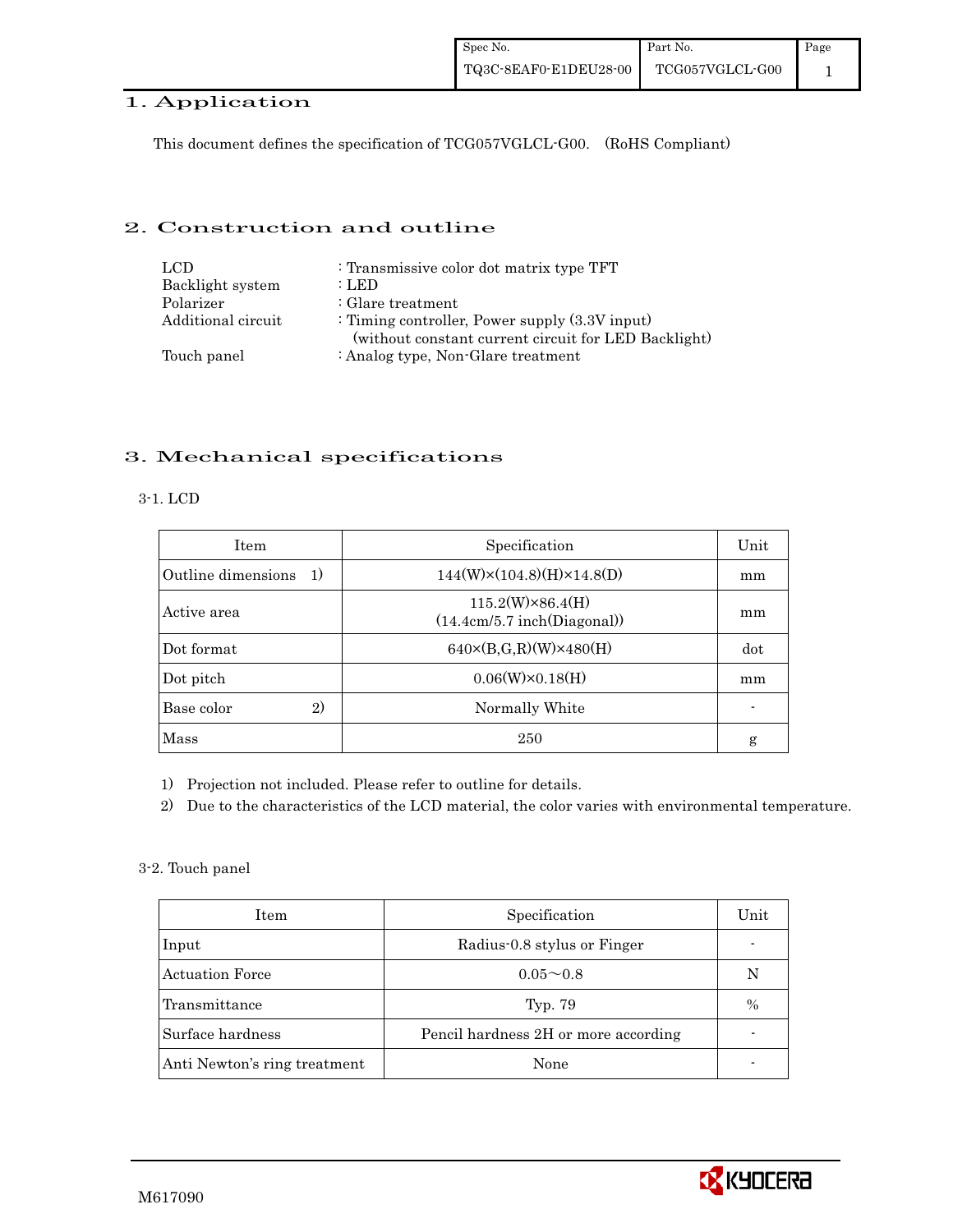#### 4. Absolute maximum ratings

4-1.Electrical absolute maximum ratings

| Item                           | Symbol           | Min.   | Max. | Unit |
|--------------------------------|------------------|--------|------|------|
| Supply voltage                 | $\rm V_{DD}$     |        | 4.0  |      |
| Input signal voltage           | $\rm V_{\rm IN}$ | $-0.3$ | 6.0  |      |
| LED forward current<br>2)      | ΙF               |        | 27   | mA   |
| Reversed voltage               | VR               |        | 5    |      |
| Supply voltage for touch panel | $\rm V_{TP}$     |        | 6.0  |      |
| Input current of touch panel   | $_{\rm ITP}$     |        | 0.5  | mA   |

- 1) Input signal : CK,  $R0 \sim R5$ ,  $G0 \sim G5$ ,  $B0 \sim B5$ ,  $H<sub>SYNC</sub>$ ,  $V<sub>SYNC</sub>$ ,  $ENAB$ ,  $R/L$ ,  $U/D$
- 2) For each "AN-CA"

#### 4-2. Environmental absolute maximum ratings

| Item                  |     | Symbol             | Min.  | Max. | Unit      |
|-----------------------|-----|--------------------|-------|------|-----------|
| Operating temperature | 1 J | Top                | $-20$ | 70   | $\circ$ C |
| Storage temperature   | 2)  | T <sub>STO</sub>   | $-30$ | 80   | $\circ$ C |
| Operating humidity    | 3)  | $H_{OP}$           | 10    | 4.   | %RH       |
| Storage humidity      | 3)  | $_{\mathrm{HSTO}}$ | 10    | 4)   | %RH       |
| Vibration             |     |                    | 5)    | 5)   |           |
| Shock                 |     |                    | 6)    | 6)   |           |

- 1) Operating temperature means a temperature which operation shall be guaranteed. Since display performance is evaluated at 25°C, another temperature range should be confirmed.
- 2) Temp. =  $-30^{\circ}$ C $<$ 48h, Temp. =  $80^{\circ}$ C $<$ 168h

 Store LCD at normal temperature/humidity. Keep them free from vibration and shock. An LCD that is kept at a low or a high temperature for a long time can be defective due to other conditions, even if the low or high temperature satisfies the standard. (Please refer to "Precautions for Use" for details.)

- 3) Non-condensing
- 4) Temp. $\leq$ 40°C, 85%RH Max.

Temp. >40°C, Absolute humidity shall be less than 85%RH at 40°C.

5)

| Frequency       | $10\sim$ 55 Hz    | Acceleration value         |
|-----------------|-------------------|----------------------------|
| Vibration width | $0.15$ mm         | $(0.3{\sim}9~{\rm m/s^2})$ |
| Interval        | $10 - 55 - 10$ Hz | 1 minutes                  |

 2 hours in each direction X, Y, Z (6 hours total) EIAJ ED-2531

6) Acceleration: 490 m/s2, Pulse width: 11 ms 3 times in each direction:  $\pm X$ ,  $\pm Y$ ,  $\pm Z$ EIAJ ED-2531

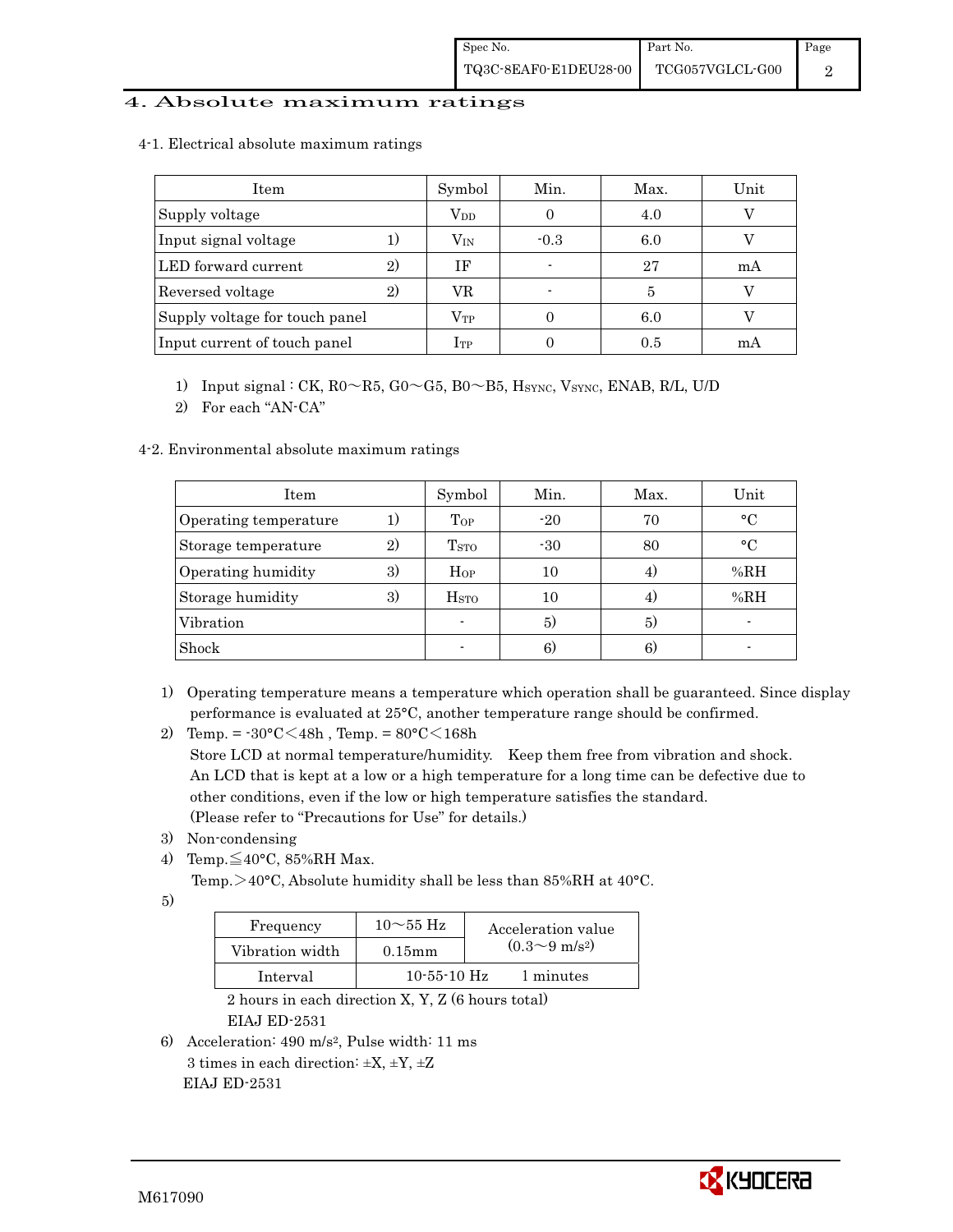| Spec No.              | Part No.                                | Page |
|-----------------------|-----------------------------------------|------|
| TQ3C-8EAF0-E1DEU28-00 | $\operatorname{TCG057VGLCL\text{-}G00}$ |      |

## 5. Electrical characteristics

#### 5-1. LCD

|                                 |               |              |                          |      | Temp. = $-20 \sim 70$ °C |                |
|---------------------------------|---------------|--------------|--------------------------|------|--------------------------|----------------|
| Item                            | Symbol        | Condition    | Min.                     | Typ. | Max.                     | Unit           |
| Supply voltage<br>1)            | $V_{DD}$      | ٠            | 3.0                      | 3.3  | 3.6                      | $\overline{V}$ |
| Current consumption             | $_{\rm{LDD}}$ | 2)           | $\blacksquare$           | 150  | 195                      | mA             |
| Permissive input ripple voltage | $\rm V_{RP}$  | ٠            | $\overline{\phantom{0}}$ | ۰    | 100                      | $mVp-p$        |
|                                 | $\rm V_{II}$  | "Low" level" | $\Omega$                 |      | 0.3V <sub>DD</sub>       | V              |
| 3)<br>Input signal voltage      | $\rm V_{IH}$  | "High" level | $0.7V_{DD}$              |      | $V_{DD}$                 | V              |

#### 1) V<sub>DD</sub>-turn-on conditions



2) Display pattern:





3) Input signal : CK, R0 ~ R5, G0 ~ G5, B0 ~ B5, HSYNC, VSYNC, ENAB, R/L, U/D

#### 5-2. Touch panel

| <b>Item</b>                    | Specification                             |
|--------------------------------|-------------------------------------------|
| Supply voltage for touch panel | 5.0V                                      |
|                                | $xL \sim xR : 200\Omega \sim 1,000\Omega$ |
| Terminal resistance            | $yU \sim yL : 200\Omega \sim 800\Omega$   |
| Linearity                      | less than $\pm 2.0\%$                     |
| Insulation resistance          | $100M\Omega$ or more at DC25V             |
|                                |                                           |

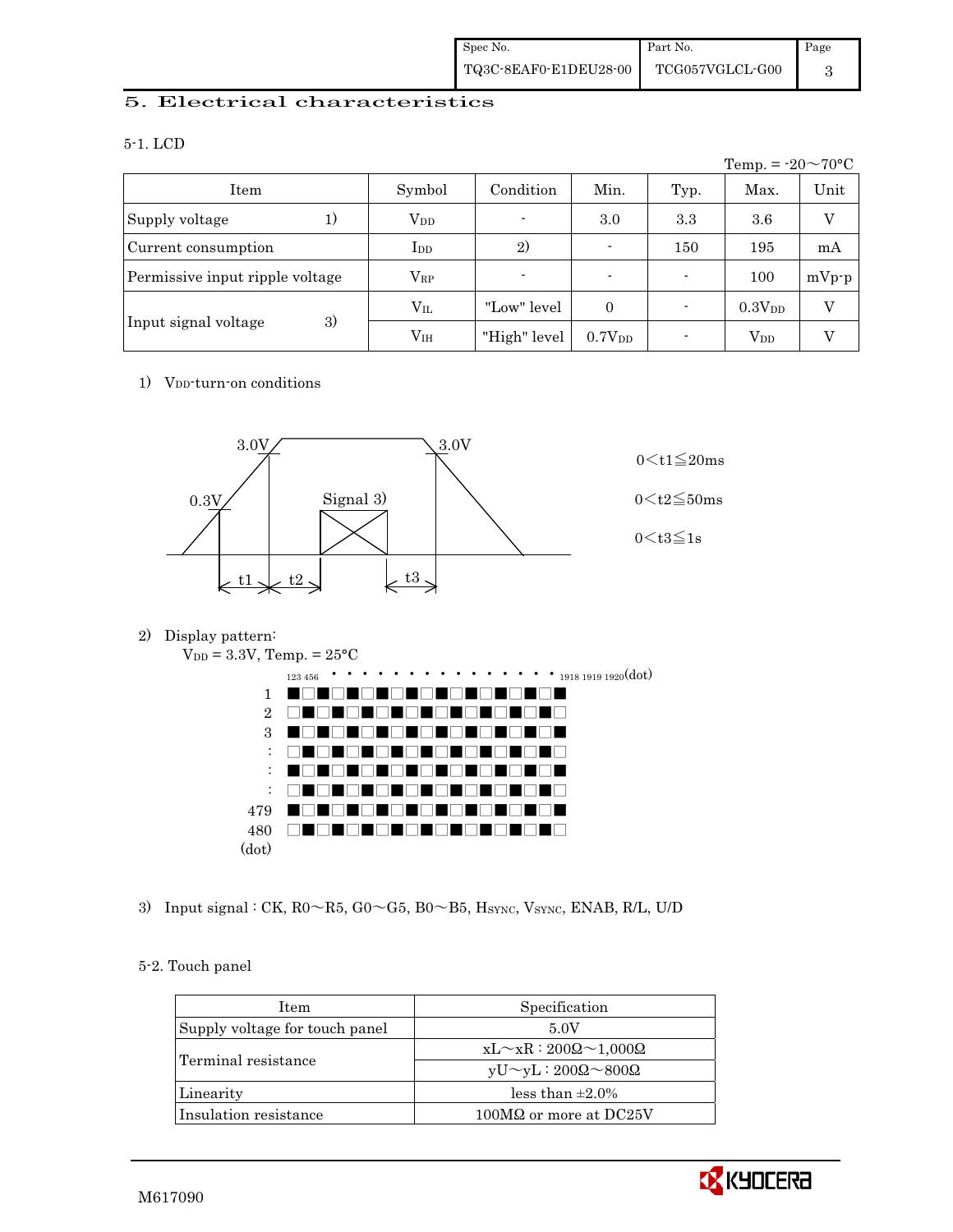| Spec No.              | Part No.        | Page |
|-----------------------|-----------------|------|
| TQ3C-8EAF0-E1DEU28-00 | TCG057VGLCL-G00 |      |

# 6. Optical characteristics

Measuring spot =  $\phi$  6.0mm, Temp. = 25°C

| Item                                  |       | Symbol                                     | Condition                   | Min.                     | Typ. | Max. | Unit              |  |
|---------------------------------------|-------|--------------------------------------------|-----------------------------|--------------------------|------|------|-------------------|--|
|                                       | Rise  | $\tau_r$                                   | $\theta = \phi = 0^{\circ}$ | $\overline{\phantom{a}}$ | 10   |      | ms                |  |
| Response time                         | Down  | T d                                        | $\theta = \phi = 0^{\circ}$ |                          | 25   |      | ms                |  |
|                                       |       | $\theta$ upper                             |                             | $\overline{\phantom{a}}$ | 80   |      | deg.              |  |
| Viewing angle range<br>View direction |       | $\theta$ LOWER                             | $CR \ge 5$                  |                          | 80   |      |                   |  |
| $: 12$ o'clock                        |       | $\phi$ LEFT                                |                             |                          | 80   |      |                   |  |
| (Gray inversion)                      |       | $\phi$ right                               |                             | $\overline{\phantom{a}}$ | 80   |      | deg.              |  |
| Contrast ratio                        |       | CR                                         | $\theta = \phi = 0^{\circ}$ | 300                      | 500  |      |                   |  |
| <b>Brightness</b>                     |       | L                                          | IF=25mA/Line                | 160                      | 240  |      | cd/m <sup>2</sup> |  |
|                                       | Red   | $\mathbf x$                                | $\theta = \phi = 0^{\circ}$ | 0.56                     | 0.61 | 0.66 |                   |  |
|                                       |       | У                                          |                             | 0.32                     | 0.37 | 0.42 |                   |  |
|                                       |       | $\mathbf x$                                | $\theta = \phi = 0^{\circ}$ | 0.30                     | 0.35 | 0.40 |                   |  |
| Chromaticity                          | Green | у                                          |                             | 0.52                     | 0.57 | 0.62 |                   |  |
| coordinates                           |       | $\mathbf x$                                | $\theta = \phi = 0^{\circ}$ | 0.09                     | 0.14 | 0.19 |                   |  |
|                                       | Blue  | y                                          |                             | 0.07                     | 0.12 | 0.17 |                   |  |
|                                       |       | $\mathbf x$                                |                             | 0.29                     | 0.34 | 0.39 |                   |  |
|                                       | White | $\theta = \phi = 0^{\circ}$<br>$\mathbf y$ |                             | 0.31                     | 0.36 | 0.41 |                   |  |

6-1. Definition of contrast ratio

$$
CR(Contrast ratio) = \frac{Brightness with all pixels "White"
$$
Brightness with all pixels "Black"

### 6-2. Definition of response time



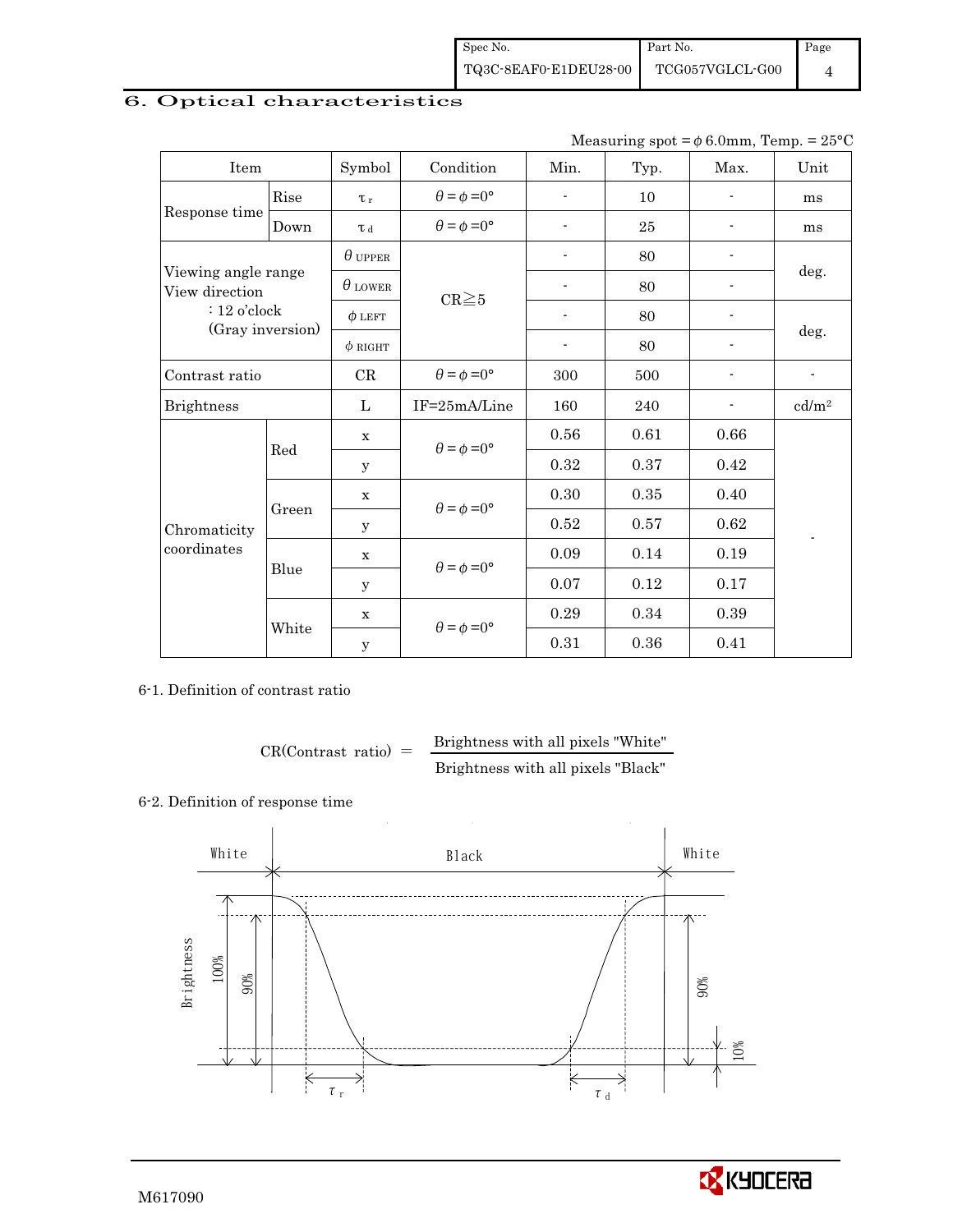

### 6-4. Brightness measuring points



- 1) Rating is defined on the average in the viewing area. (measured point  $1~>5$ )
- 2) Measured 30 minutes after the LED is powered on. (Ambient temp.  $= 25^{\circ}$ C)

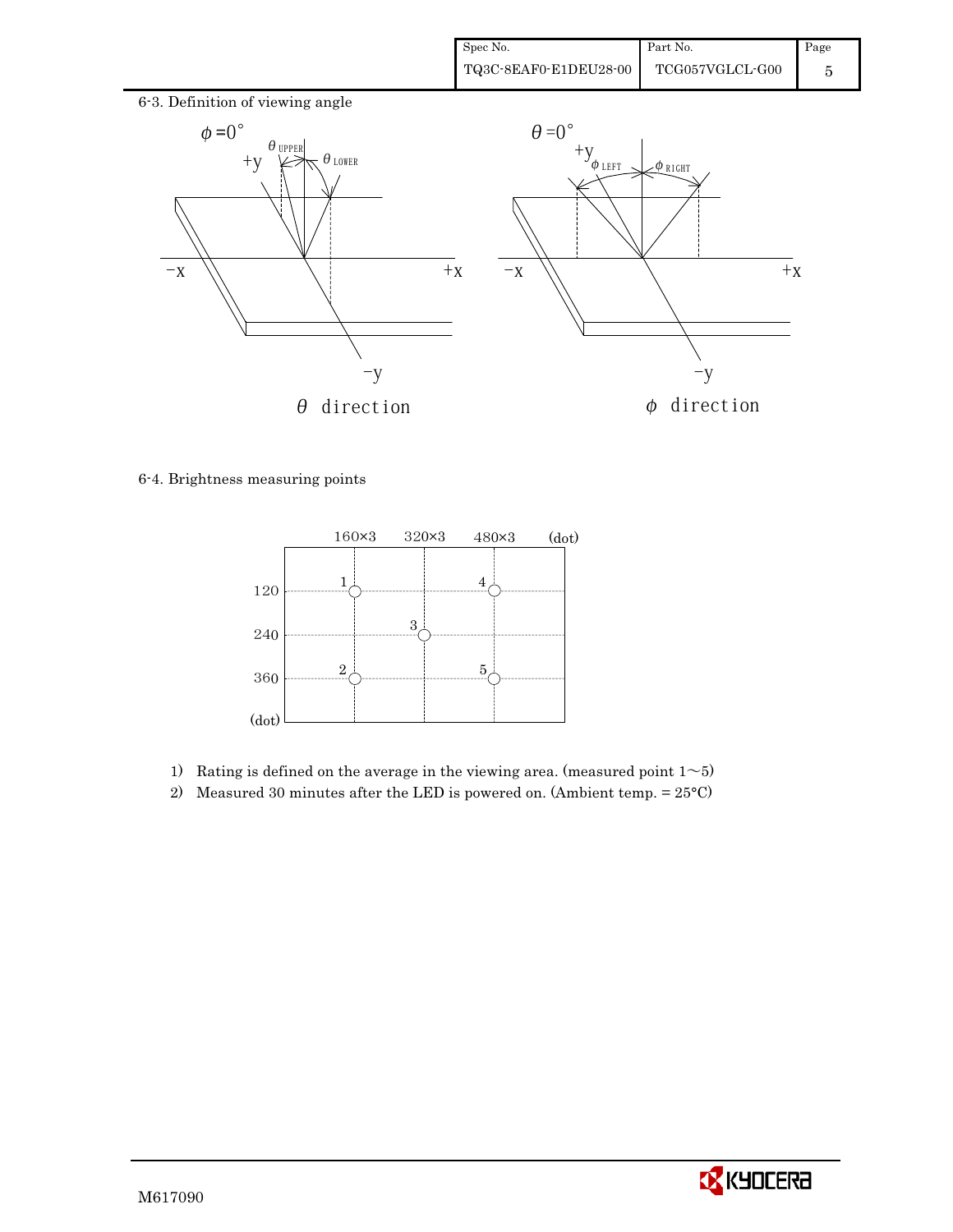| Spec No.              | Part No.        | Page |
|-----------------------|-----------------|------|
| TQ3C-8EAF0-E1DEU28-00 | TCG057VGLCL-G00 |      |

# 7. Interface signals

| No.              | Symbol                   | Description                                                                      | I/O                       | <b>Note</b> |
|------------------|--------------------------|----------------------------------------------------------------------------------|---------------------------|-------------|
| $\mathbf{1}$     | <b>GND</b>               | <b>GND</b>                                                                       |                           |             |
| $\overline{2}$   | <b>CK</b>                | Clock signal for sampling each data signal                                       | T                         |             |
| 3                | <b>HSYNC</b>             | Horizontal synchronous signal (negative)                                         | $\overline{I}$            |             |
| $\overline{4}$   | <b>V</b> <sub>SYNC</sub> | Vertical synchronous signal (negative)                                           | $\rm I$                   |             |
| $\overline{5}$   | $\mathop{\rm GND}$       | <b>GND</b>                                                                       |                           |             |
| $\,6\,$          | R <sub>0</sub>           | RED data signal (LSB)                                                            | $\rm I$                   |             |
| $\overline{7}$   | R1                       | RED data signal                                                                  | $\rm I$                   |             |
| $8\,$            | R <sub>2</sub>           | RED data signal                                                                  | $\mathbf I$               |             |
| $\boldsymbol{9}$ | R3                       | RED data signal                                                                  | I                         |             |
| 10               | R <sub>4</sub>           | RED data signal                                                                  | $\rm I$                   |             |
| 11               | R5                       | RED data signal (MSB)                                                            | $\bf{I}$                  |             |
| 12               | <b>GND</b>               | <b>GND</b>                                                                       | $\overline{\phantom{a}}$  |             |
| 13               | ${\rm G0}$               | GREEN data signal (LSB)                                                          | $\overline{I}$            |             |
| 14               | G1                       | GREEN data signal                                                                | $\rm I$                   |             |
| 15               | G <sub>2</sub>           | GREEN data signal                                                                | $\mathbf I$               |             |
| 16               | G <sub>3</sub>           | GREEN data signal                                                                | T                         |             |
| 17               | G <sub>4</sub>           | GREEN data signal                                                                | $\mathbf I$               |             |
| 18               | G5                       | GREEN data signal (MSB)                                                          | T                         |             |
| 19               | <b>GND</b>               | <b>GND</b>                                                                       |                           |             |
| 20               | B <sub>0</sub>           | BLUE data signal (LSB)                                                           | I                         |             |
| 21               | B1                       | <b>BLUE</b> data signal                                                          | $\bf{I}$                  |             |
| 22               | B <sub>2</sub>           | BLUE data signal                                                                 | $\bf{I}$                  |             |
| 23               | B <sub>3</sub>           | BLUE data signal                                                                 | T                         |             |
| 24               | B4                       | BLUE data signal                                                                 | $\mathbf I$               |             |
| 25               | B <sub>5</sub>           | BLUE data signal (MSB)                                                           | $\mathbf I$               |             |
| 26               | <b>GND</b>               | <b>GND</b>                                                                       | $\mathbb{Z}^{\mathbb{Z}}$ |             |
| 27               | <b>ENAB</b>              | Signal to settle the horizontal display position (positive)                      | $\mathbf I$               | 1)          |
| 28               | $V_{DD}$                 | 3.3V power supply                                                                |                           |             |
| 29               | $V_{DD}$                 | 3.3V power supply                                                                |                           |             |
| 30               | R/L                      | Horizontal display mode select signal<br>L: Normal, H: Left / Right reverse mode | I                         | 2)          |
| 31               | U/D                      | Vertical display mode select signal<br>H: Normal, L: Up / Down reverse mode      | T                         | 2)          |
| 32               | NC                       | No connect                                                                       | $\bf I$                   |             |
| 33               | <b>GND</b>               | <b>GND</b>                                                                       | ÷.                        |             |

 ${\rm LCD~connector} ~~:~{\rm IMSA}\mbox{-}9632{\rm S}\mbox{-}33{\rm Z}02\mbox{-} {\rm GF1}~~\mbox{ (IRISO)}$ Recommended matching FFC or FPC  $\qquad$  : 0.5mm pitch

- 
- 

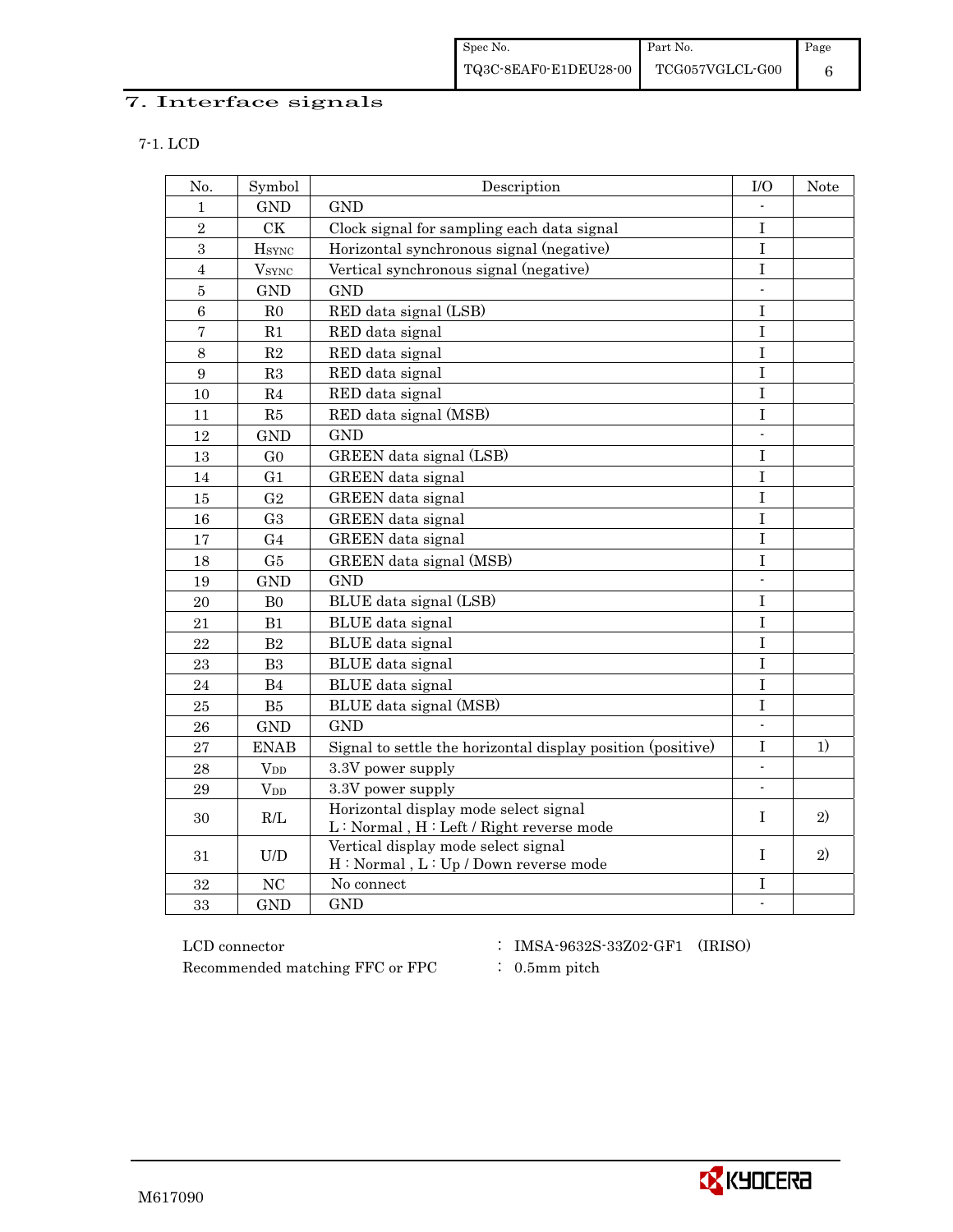| Spec No.              | Part No.                                | Page |
|-----------------------|-----------------------------------------|------|
| TQ3C-8EAF0-E1DEU28-00 | $\operatorname{TCG057VGLCL\text{-}G00}$ |      |

 1) The horizontal display start timing is settled in accordance with a rising timing of ENAB signal. In case ENAB is fixed "Low", the horizontal start timing is determined. Don't keep ENAB "High" during operation.



#### 7-2.LED

2)

| Symbol          | Description |
|-----------------|-------------|
| AN <sub>1</sub> | Anode1      |
| AN2             | Anode2      |
| AN <sub>3</sub> | Anode3      |
| CA <sub>1</sub> | Cathode1    |
| CA <sub>2</sub> | Cathode2    |
| CA <sub>3</sub> | Cathode3    |
|                 |             |

| LCD side connector             | $\therefore$ SHLP-06V-S-B  | (JST)                          |
|--------------------------------|----------------------------|--------------------------------|
| Recommended matching connector |                            |                                |
|                                | $\therefore$ SM06B-SHLS-TF | (JST)                          |
|                                | : $SM06B-SHLS-TF(LF)(SN)$  | $(JST)\cdots (RoHS Compliant)$ |
|                                |                            |                                |

#### 7-3. Touch panel

| No. | Symbol | Description      |
|-----|--------|------------------|
|     | xL     | x-Left terminal  |
| 2   | vU     | y-Upper terminal |
| 3   | xR     | x-Right terminal |
|     | yL     | y-Lower terminal |

| Touch panel side connector                            | $\therefore$ 1.25mm pitch |       |
|-------------------------------------------------------|---------------------------|-------|
| Recommended matching connector : Series FE, FFS (JST) |                           |       |
|                                                       | $\colon$ KCA-K4R          | (DMC) |

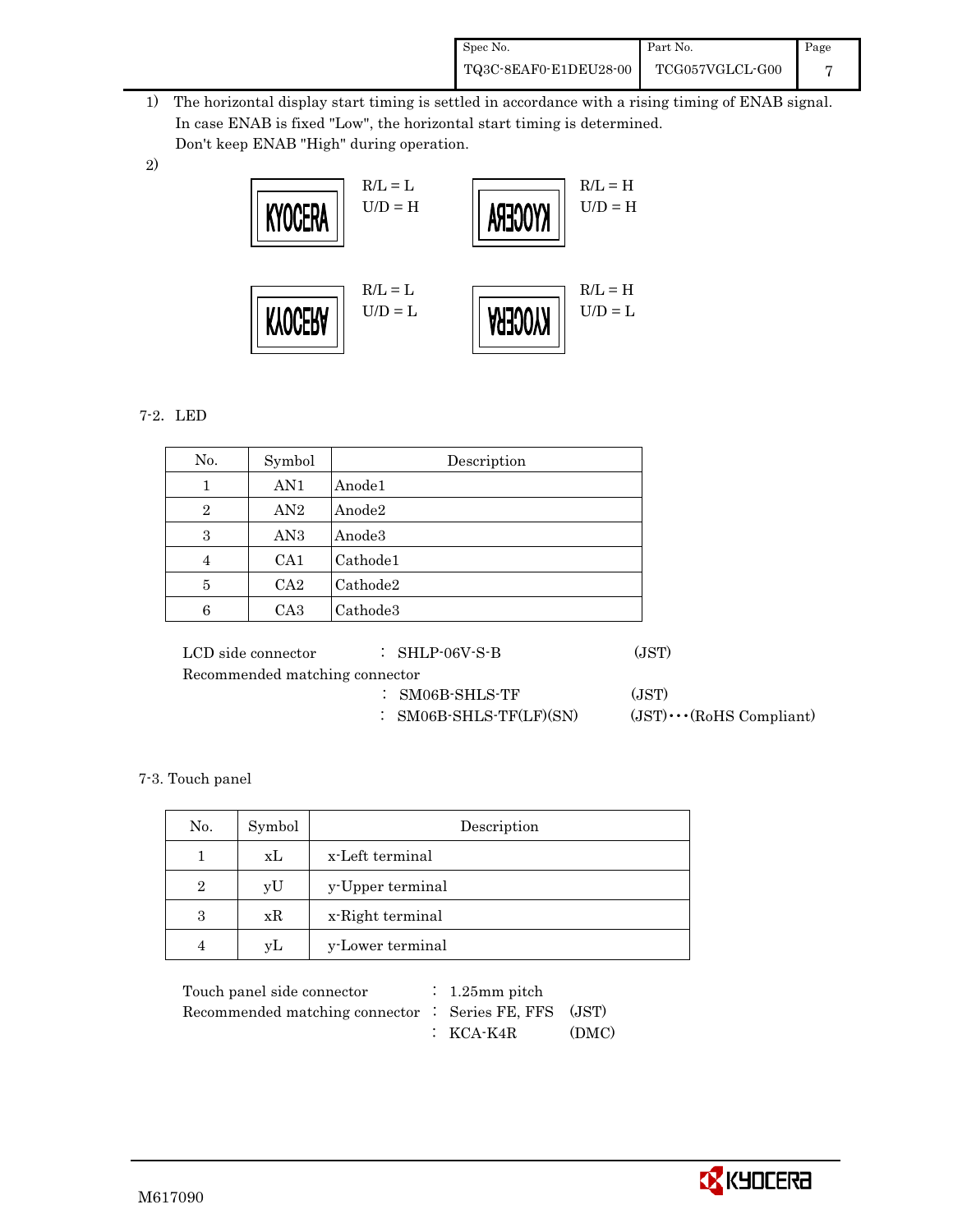### 8. Input timing characteristics

# Item Symbol Min Typ Max Unit Note Frequency | 1/Tc | 22.66 | 25.18 | 27.69 | MHz Clock Duty ratio  $\begin{array}{|c|c|c|c|c|c|c|c|c|} \hline \end{array}$  Tch/Tc  $\begin{array}{|c|c|c|c|c|c|c|c|} \hline \end{array}$  50 60  $\begin{array}{|c|c|c|c|c|c|c|} \hline \end{array}$ Set up time Tds 5 - - ns Data Hold time  $\vert$  Tdh  $\vert$  10  $\vert$   $\vert$   $\vert$  ns  $30.0$   $31.8$   $\mu s$ Cycle TH Horizontal sync. Cycle TH 770 800 850 clock signal Pulse width THp 2 96 200 clock Vertical sync.  $\begin{array}{|c|c|c|c|c|c|c|c|c|} \hline \end{array}$  TV  $\begin{array}{|c|c|c|c|c|c|c|c|} \hline 515 & 525 & 560 & \text{line} \end{array}$ signal Pulse width TVp 2 - 34 line Horizontal display period THd 640 clock Hsync,-Clock phase difference  $\vert$  THc  $\vert$  10  $\vert$  -  $\vert$  Tc-10 ns Hsync-Vsync. phase difference  $\vert$  TVh  $\vert$  2Tc  $\vert$  - TH-THp ns Vertical sync. signal start position TVs 7 34 line Vertical display period  $\begin{array}{|c|c|c|c|c|c|c|c|} \hline \end{array}$  TVd  $\begin{array}{|c|c|c|c|c|c|c|c|} \hline \end{array}$  480 line

8-1. Timing characteristics

1) In case of lower frequency, the deterioration of the display quality, flicker etc., may occur.

#### 8-2. Horizontal display position

| Item          |                                                    | Symbol | Min | Typ | Max     | Unit  | Note |
|---------------|----------------------------------------------------|--------|-----|-----|---------|-------|------|
| Enable signal | Set up time                                        | Tes    | Э   |     | $Te-10$ | ns    |      |
|               | Pulse width                                        | Tep    |     | 640 | $TH-10$ | clock |      |
|               | H <sub>SYNC</sub> – Enable signal phase difference | The    | 44  | -   | 104     | clock |      |

1) When ENAB is fixed at "Low", the display starts from the data of C104(clock) as shown in 8-5.

2) The horizontal display position is determined by ENAB signal.

8-3. Vertical display position

- 1) The vertical display position (TVs) is 34th line.
- 2) ENAB signal is independent of vertical display position.

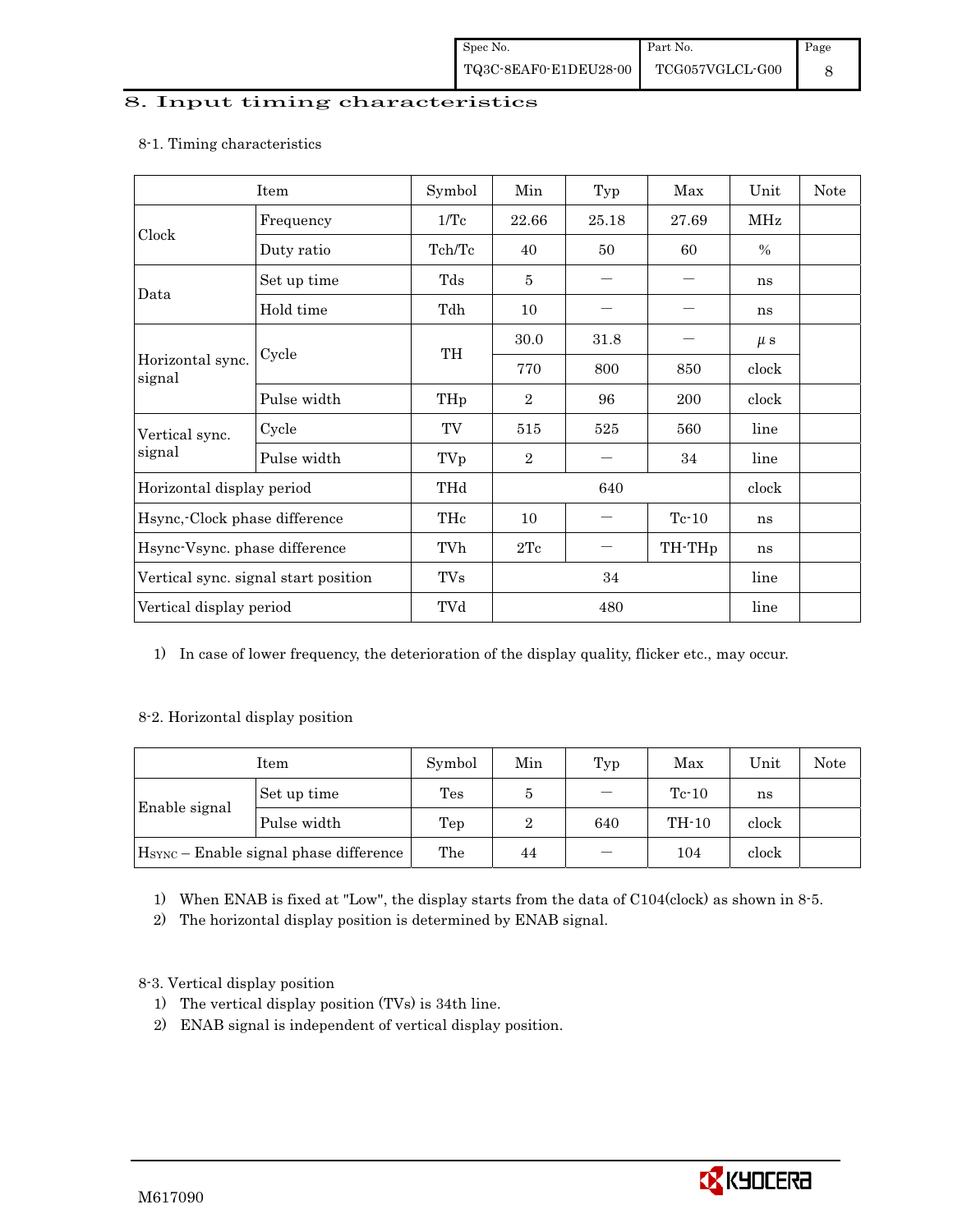| Spec No.              | Part No.                         | Page |
|-----------------------|----------------------------------|------|
| TQ3C-8EAF0-E1DEU28-00 | $\operatorname{TCG057VGLCL-G00}$ |      |

8-4. Input Data Signals and Display position on the screen



8-5. Input timing characteristics



- 1) When ENAB is fixed at "Low", the display starts from the data of C104(Clock).
- 2) The vertical display position(TVs) is fixed at 34th line.

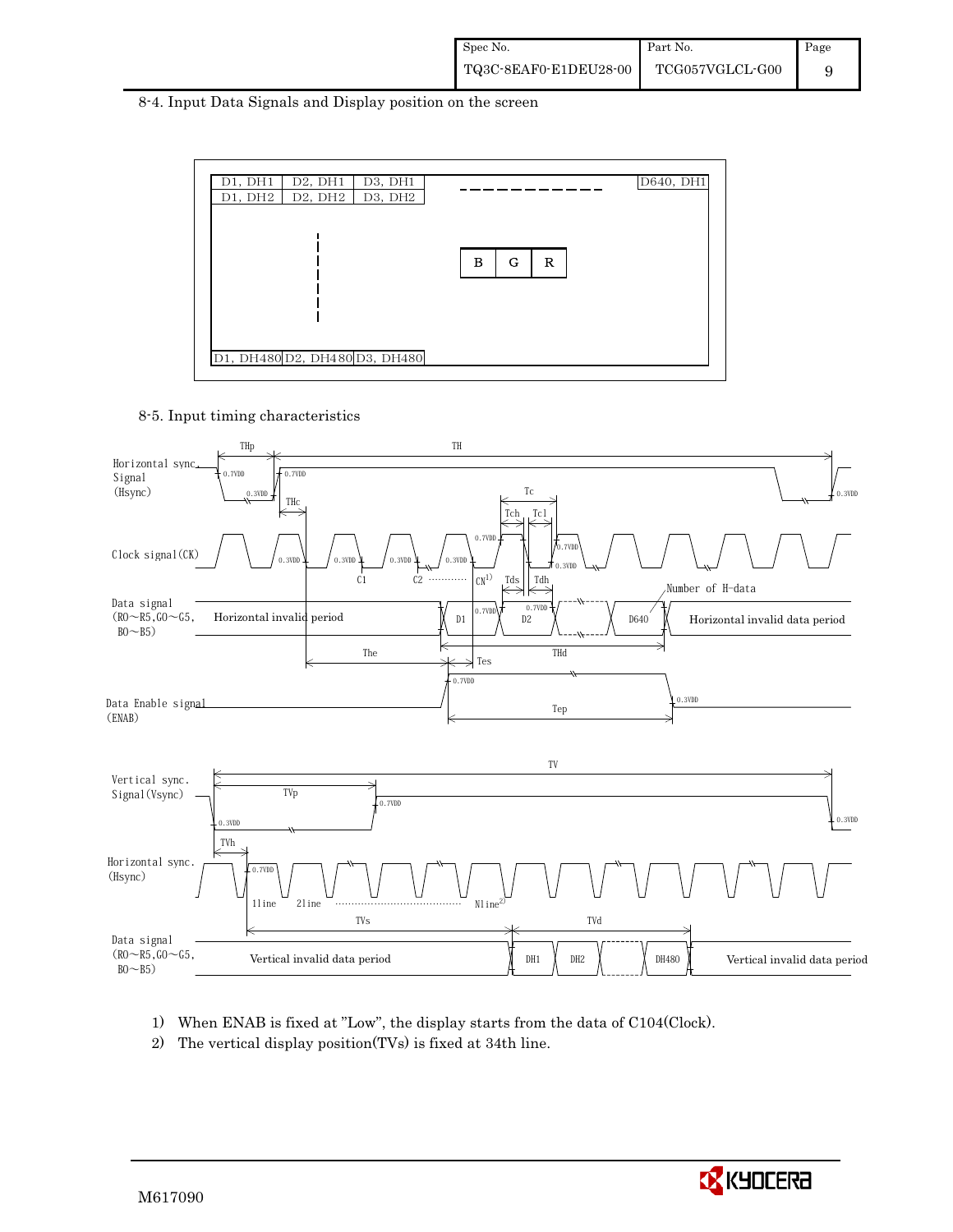#### 9. Backlight characteristics

| Item                |        | Symbol | Min. | Typ.   | Max.                     | Unit | <b>Note</b>         |                          |
|---------------------|--------|--------|------|--------|--------------------------|------|---------------------|--------------------------|
| Forward current     | 1)     | ΙF     |      | 25     | $\overline{\phantom{a}}$ | mA   | Ta=-20 $\sim$ 70°C  |                          |
|                     | 1)     |        |      |        | 24.5                     | 27.3 | V                   | IF= $25mA$ , Ta= $-20°C$ |
| Forward voltage     |        | VF     |      | 23.1   | 25.9                     | V    | IF=25mA, Ta=25 $°C$ |                          |
|                     |        |        |      | 22.1   | 24.9                     | V    | IF=25mA, Ta=70 $°C$ |                          |
| Operating life time | 2), 3) | T      |      | 50,000 | -                        | h    | IF=25mA, Ta=25 $°C$ |                          |

- 1) For each "AN-CA"
- 2) When brightness decrease 50% of minimum brightness.
- 3) Life time is estimated data.(Condition : IF=25mA, Ta=25℃ in chamber).
- 4) An input current below 8.0mA may reduce the brightness uniformity of the LED backlight. This is because the amount of light from each LED chip is different. Therefore, please evaluate carefully before finalizing the input current.

### 10. Design guidance for analog touch panel

- 10-1. Electrical (In customer's design, please remember the following considerations.)
	- 1) Do not use the current regulated circuit.
	- 2) Keep the current limit with top and bottom layer. (Please refer to "Electrical absolute maximum ratings" for details.)
	- 3) Analog touch panel can not sense two points touching separately.
	- 4) A contact resistance is appeared at the touch point between top and bottom layer. After this resistance has stable read of the touch panel position data.
	- 5) Because noise of inverter or peripheral circuits may interfere signal of touch panel itself it is necessary to design carefully in advance to avoid these noise problem.

10-2. Software

- 1) Do the "User Calibration".
- 2) "User Calibration" may be needed with long term using. Include "User Calibration" menu in your software.
- 3) When drawing a line with a stylus, there may be a slight discontinuity when the stylus passes over a spacer-dot. If necessary, please provide a compensation feature within your software.

10-3. Mounting on display and housing bezel

- 1) Do not use an adhesive tape to bond it on the front of touch panel and hang it to the housing bezel.
- 2) Never expand the touch panel top layer (PET-film) like a balloon by internal air pressure. The life of the touch panel will be extremely short.
- 3) If a dew will be on the heat-sealed area or exposed traces at the end of a flexible tail, the migration of silver can occur. This will cause sometimes a short circuit.

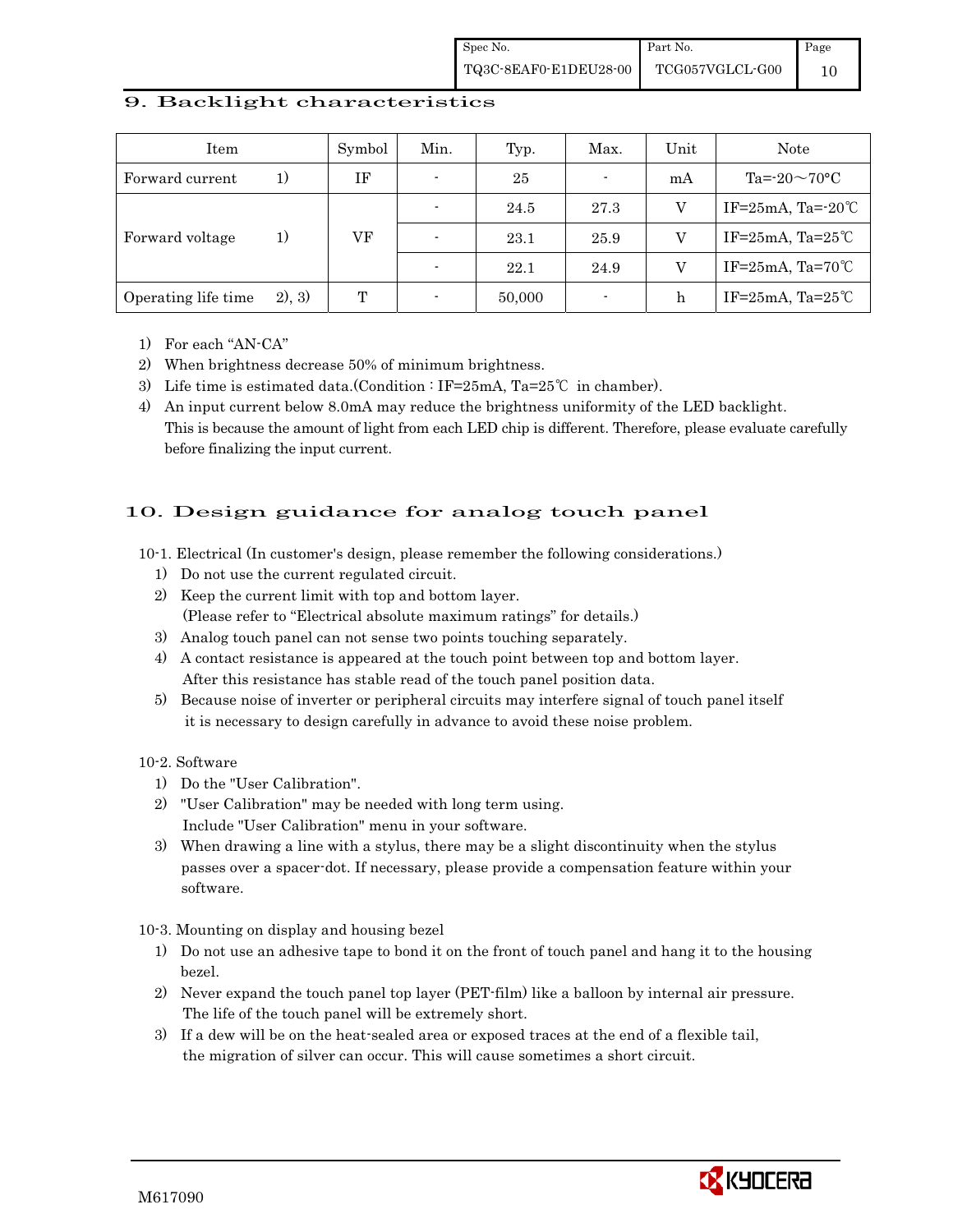### 11. Lot number identification

The lot number shall be indicated on the back of the backlight case of each LCD.

 $TCG057VGLCL-G00 - \Box\Box - \underline{\Box\Box} - \Box$  MADE IN  $\Box\Box\Box\Box\Box$  $\downarrow \qquad \qquad \downarrow \qquad \qquad \downarrow \qquad \qquad \downarrow \qquad \qquad \downarrow$  $1 2 3 4 5$ 

- No1. No5. above indicate
	- 1. Year code
		- 2. Month code
	- 3. Date
	- 4. Version Number
	- 5. Country of origin (Japan or China)

| Year       | 2009 | 2010 | 2011 | 2012 | 2013 | 2014 |
|------------|------|------|------|------|------|------|
| $\rm Code$ | ັ    |      |      |      | ື    |      |

| Month        | Jan. | Feb. | Mar. | Apr. | May | Jun. |
|--------------|------|------|------|------|-----|------|
| ${\rm Code}$ |      |      |      |      |     |      |

| Month        | Jul. | Aug. | Sep. | $_{\rm Oct.}$ | Nov. | Dec. |
|--------------|------|------|------|---------------|------|------|
| ${\rm Code}$ |      | U    | ັ    | 77            |      |      |

#### 12. Warranty

#### 12-1. Incoming inspection

Please inspect the LCD within one month after your receipt.

#### 12-2. Production warranty

 Kyocera warrants its LCD's for a period of 12 months from the ship date. Kyocera shall, by mutual agreement, replace or re-work defective LCD's that are shown to be Kyocera's responsibility.

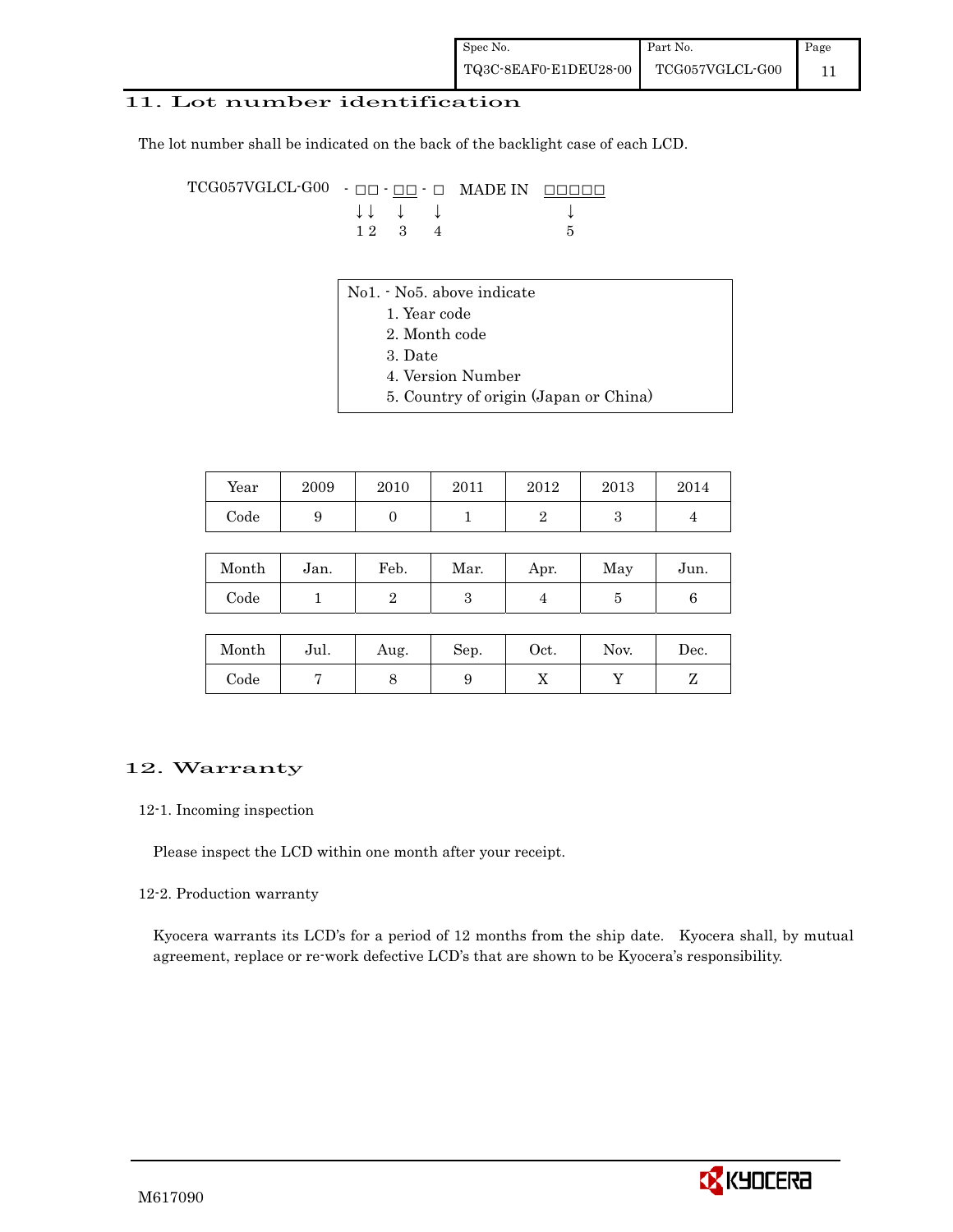#### 13. Precautions for use

- 13-1. Installation of the LCD
- 1) The LCD has a grounding hole. Please ground the LCD to prevent noise and to stabilize its performance as circumstances demand.



- 2) The LCD shall be installed so that there is no pressure on the LSI chips.
- 3) The LCD shall be installed flat, without twisting or bending.
- 4) Please refer to the following our recommendable value of Clamp-down torque when installing. Clamp-down torque : 0.32±0.03N・m Please set up 'SPEED-LOW', 'SOFT START-SLOW' when using electric driver. Recommendable screw JIS tapping screw two types nominal dia.3.0mm installing boss hole depth 3.5±0.5mm Please be careful not to use high torque which may damage LCD in installation.

13-2. Static electricity

- 1) Since CMOS ICs are mounted directly onto the LCD glass, protection from static electricity is required.
- 2) Workers should use body grounding. Operator should wear ground straps.
- 13-3. LCD operation
- 1) The LCD shall be operated within the limits specified. Operation at values outside of these limits may shorten life, and/or harm display images.

13-4. Storage

- 1) The LCD shall be stored within the temperature and humidity limits specified. Store in a dark area, and protect the LCD from direct sunlight or fluorescent light.
- 2) Always store the LCD so that it is free from external pressure onto it.

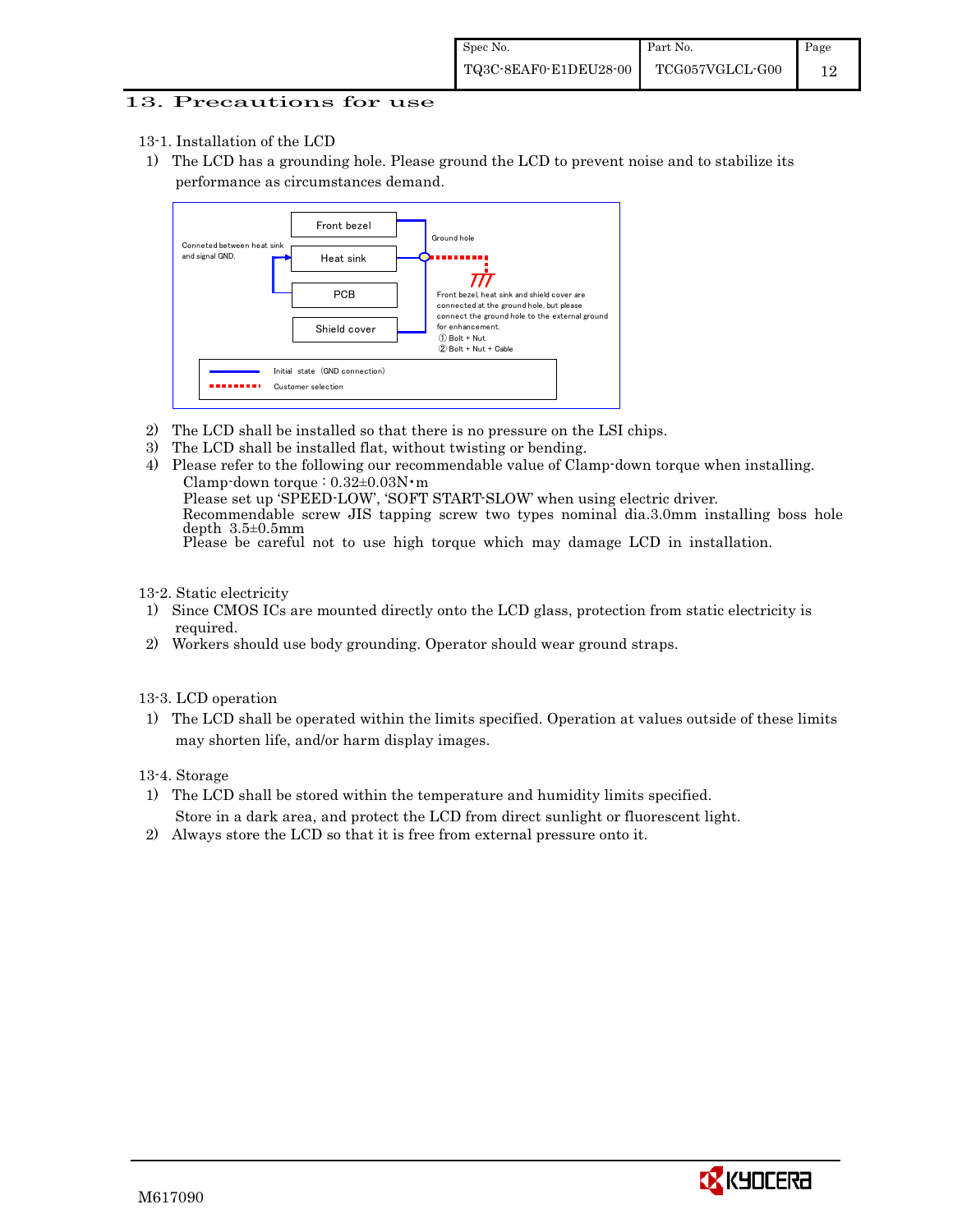#### 13-5. Usage

- 1) DO NOT store in a high humidity environment for extended periods. Polarizer degradation bubbles, and/or peeling off of the polarizer may result.
- 2) Do not push or rub the touch panel's surface with hard to sharp objects such as knives, or the touch panel may be scratched.
- 3) When the touch panel is dirty, gently wipe the surface with a soft cloth, sometimes moistened by mild detergent or alcohol. If a hazardous chemical is dropped on the touch panel by mistake, wipe it off right away to prevent human contact.
- 4) Touch panel edges are sharp. Handle the touch panel with enough care to prevent cuts.
- 5) Always keep the LCD free from condensation during testing. Condensation may permanently spot or stain the polarizer.
- 6) Do not pull the LED lead wires and do not bend the root of the wires. Housing should be designed to protect LED lead wires from external stress.
- 7) Do not disassemble LCD because it will result in damage.
- 8) This Kyocera LCD has been specifically designed for use in general electronic devices, but not for use in a special environment such as usage in an active gas. Hence, when the LCD is supposed to be used in a special environment, evaluate the LCD thoroughly beforehand and do not expose the LCD to chemicals such as an active gas.
- 9) Please do not use solid-base image pattern for long hours because a temporary afterimage may appear. We recommend using screen saver etc. in cases where a solid-base image pattern must be used.
- 10) Liquid crystal may leak when the LCD is broken. Be careful not to let the fluid go into your eyes and mouth. In the case the fluid touches your body; rinse it off right away with water and soap.

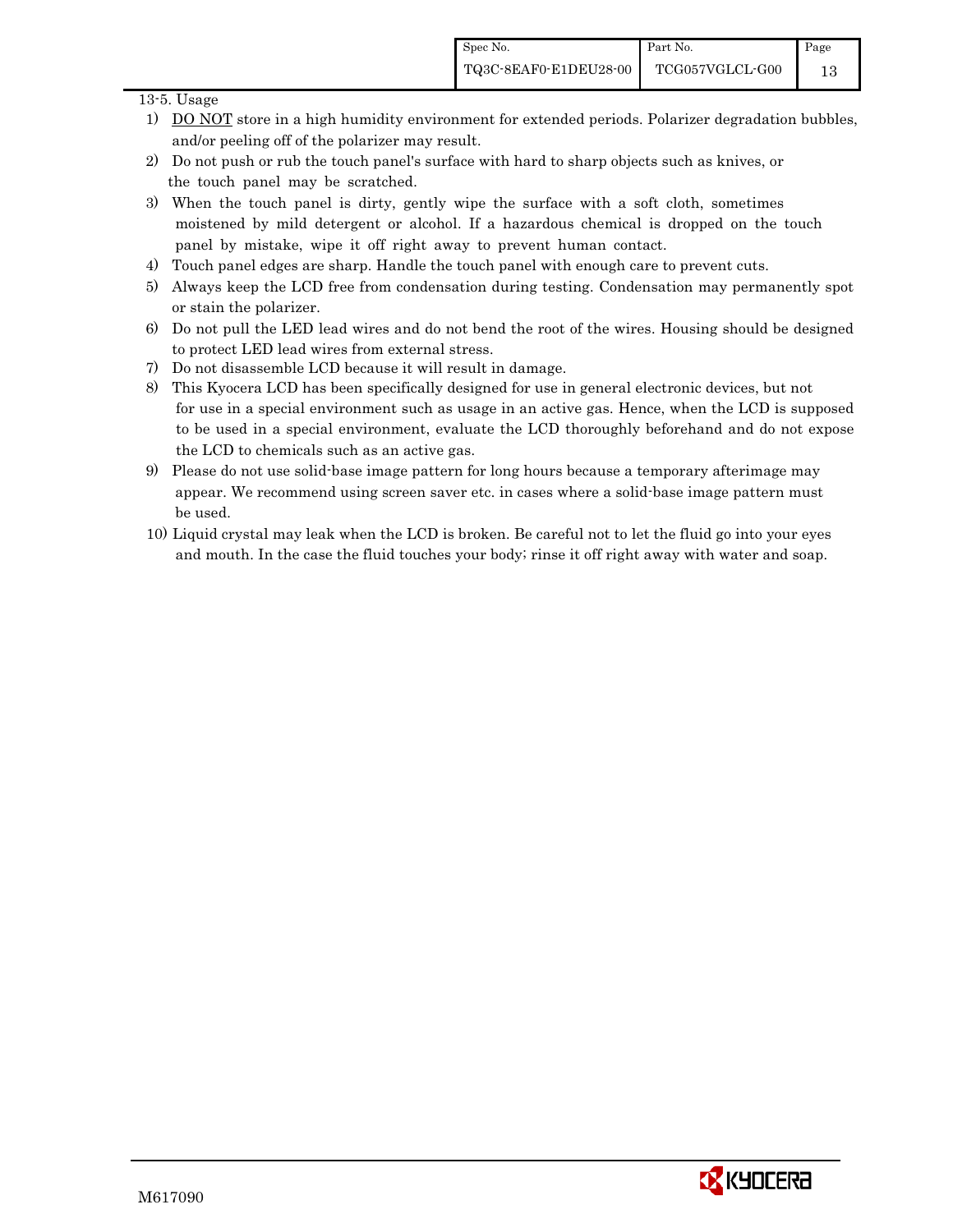### 14. Reliability test data

| Test item                            | Test condition                                                                                        | Test time               |                                                                                     | Judgement                                                                      |
|--------------------------------------|-------------------------------------------------------------------------------------------------------|-------------------------|-------------------------------------------------------------------------------------|--------------------------------------------------------------------------------|
| High temp.<br>atmosphere             | $80^{\circ}$ C                                                                                        | 240h                    | Display function<br>Display quality<br>Current consumption                          | : No defect<br>$\therefore$ No defect<br>: No defect                           |
| Low temp.<br>atmosphere              | $-30^{\circ}$ C                                                                                       | 240h                    | Display function<br>Display quality<br>Current consumption                          | : No defect<br>: No defect<br>: No defect                                      |
| High temp.<br>humidity<br>atmosphere | $40^{\circ}$ C 90% RH                                                                                 | 240h                    | Display function<br>Display quality<br>Current consumption                          | $\therefore$ No defect<br>: No defect<br>: No defect                           |
| Temp. cycle                          | $-30^{\circ}$ C<br>0.5 <sub>h</sub><br>0.5 <sub>h</sub><br>R.T.<br>$80^{\circ}$ C<br>0.5 <sub>h</sub> | 10cycles                | Display function<br>Display quality<br>Current consumption                          | $\therefore$ No defect<br>: No defect<br>: No defect                           |
| High temp.<br>operation              | $70^{\circ}$ C                                                                                        | 500 <sub>h</sub>        | Display function<br>Display quality<br>Current consumption                          | : No defect<br>: No defect<br>: No defect                                      |
| Point<br>Activation<br>life          | Polyacetal stylus<br>(R0.8)<br>Hitting force 3N<br>Hitting speed<br>2 time/s                          | one<br>million<br>times | Terminal resistance<br>Insulation resistance<br>Linearity<br><b>Actuation Force</b> | $\therefore$ No defect<br>: No defect<br>: No defect<br>$\therefore$ No defect |

1) Each test item uses a test LCD only once. The tested LCD is not used in any other tests.

2) The LCD is tested in circumstances in which there is no condensation.

3) The reliability test is not an out-going inspection.

4) The result of the reliability test is for your reference purpose only. The reliability test is conducted only to examine the LCD's capability.

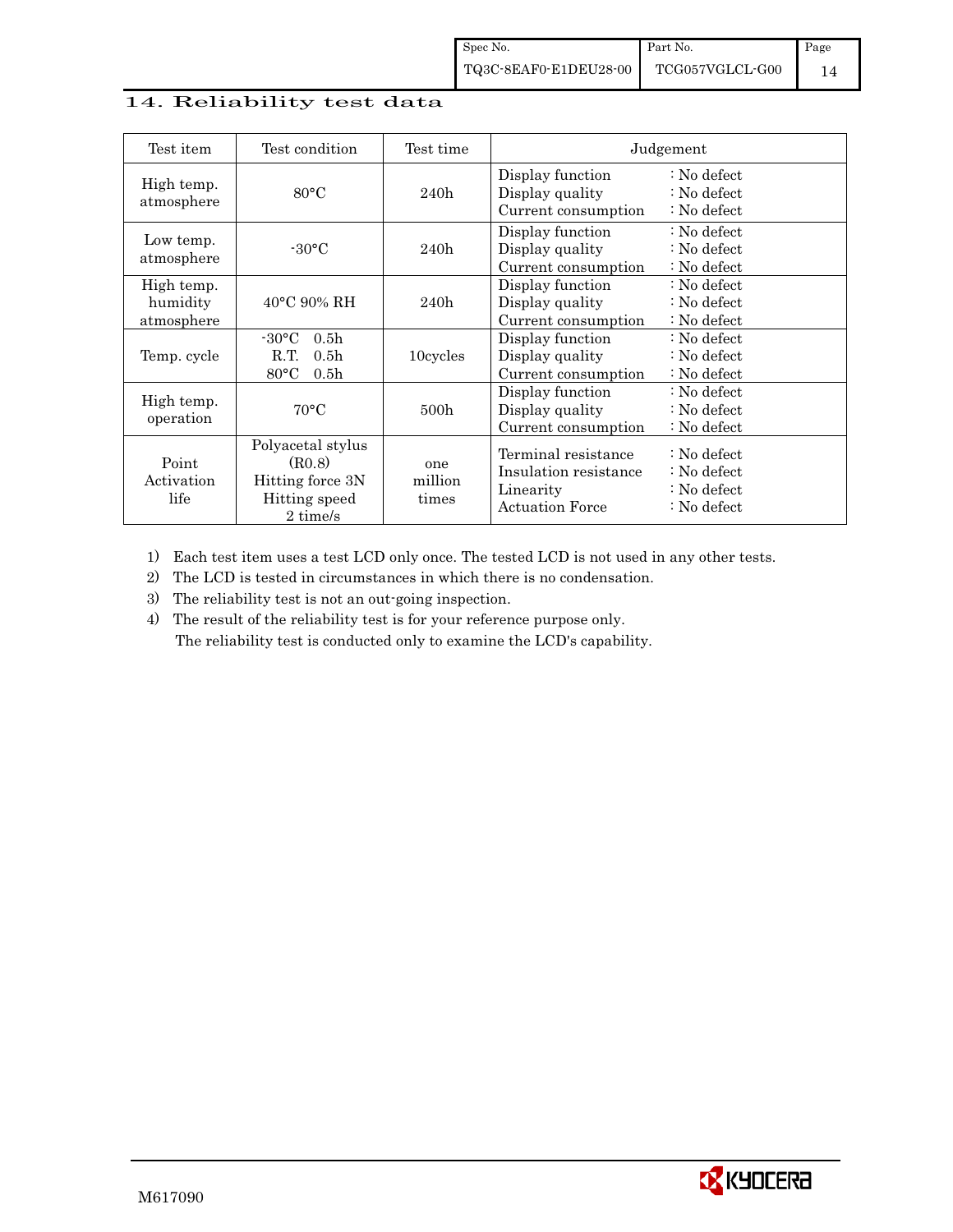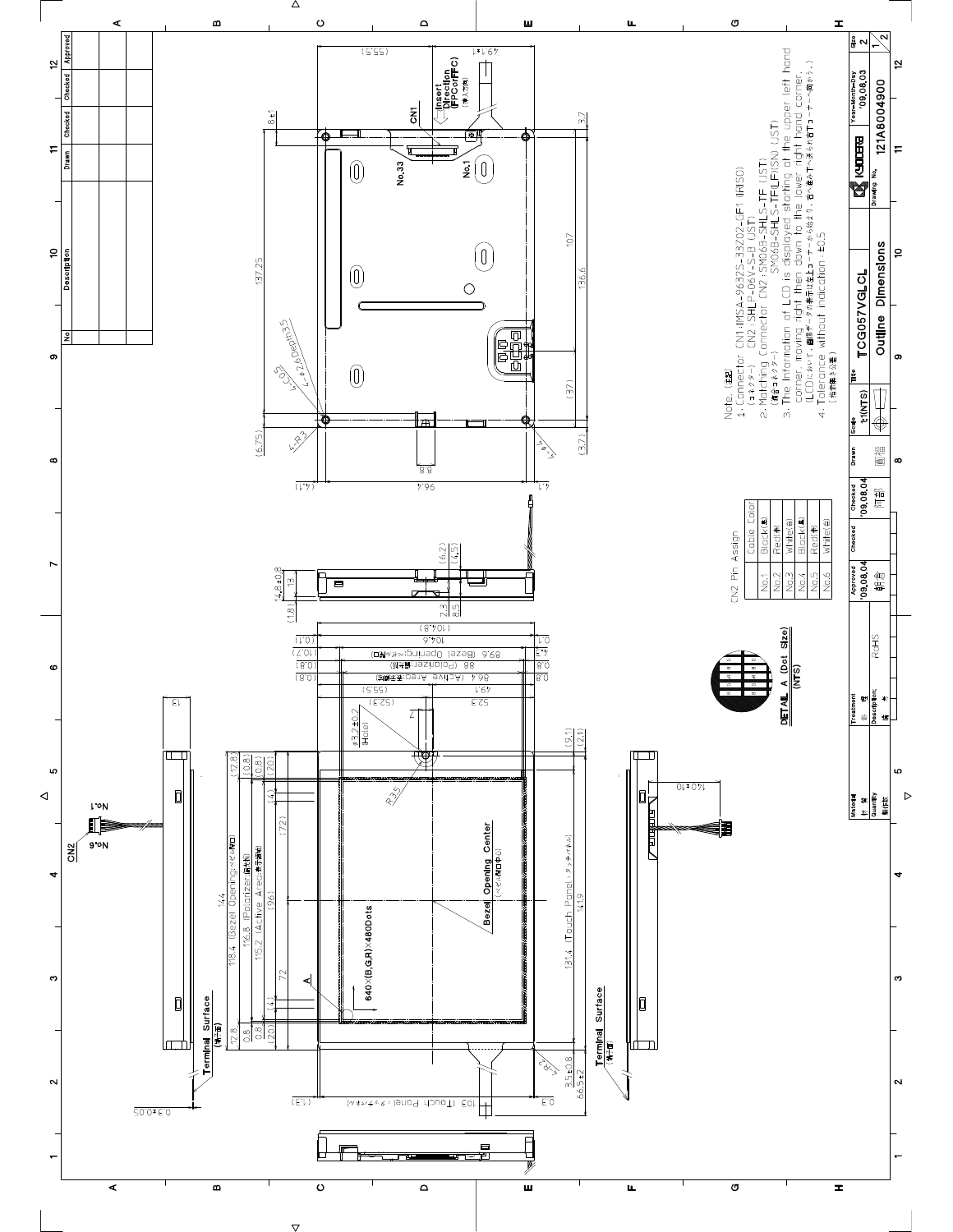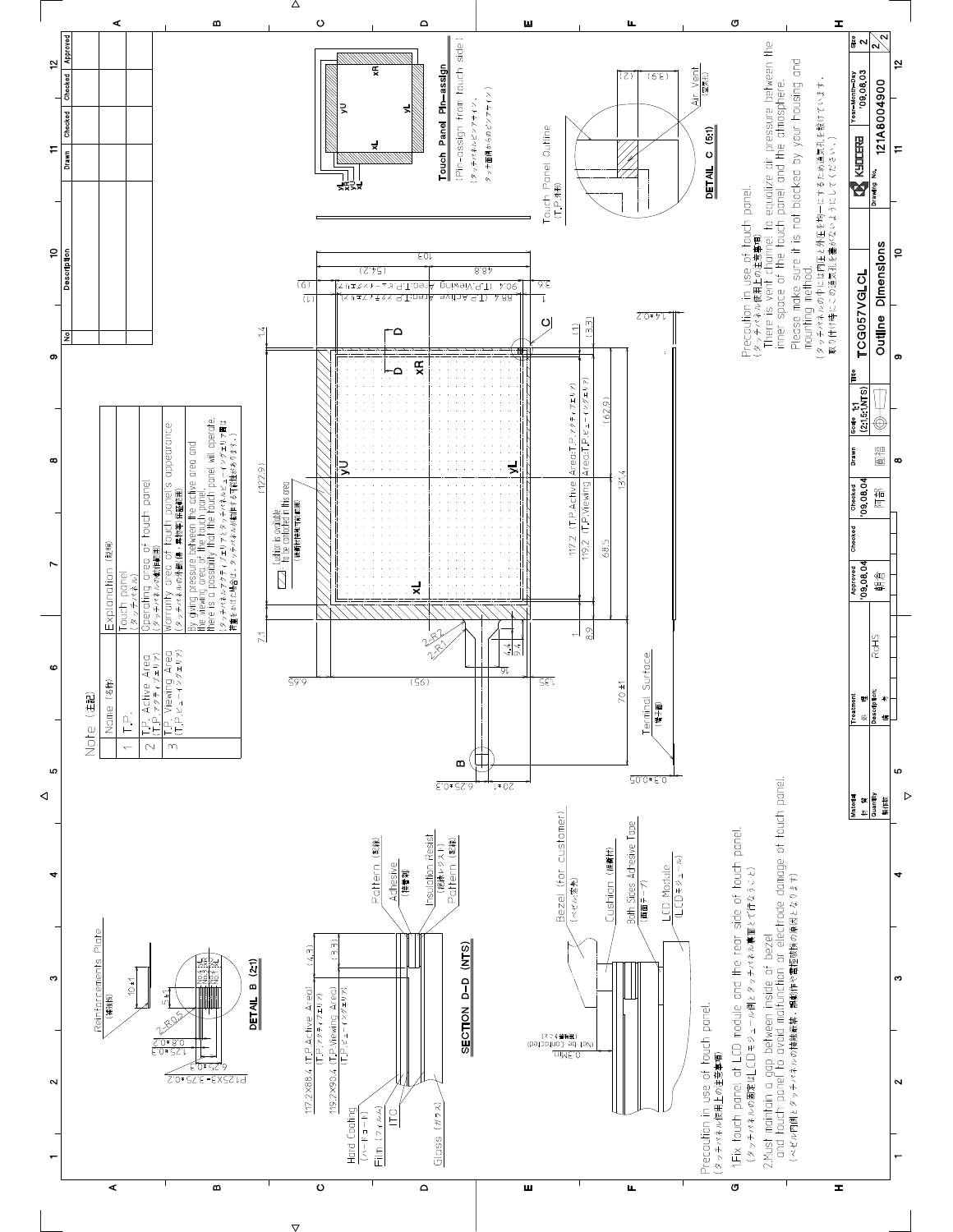| Spec No. | TQ3C-8EAF0-E2DEU28-00 |
|----------|-----------------------|
| Date     | August 6, 2009        |

# KYOCERA INSPECTION STANDARD

# TYPE : TCG057VGLCL-G00

 KYOCERA CORPORATION KAGOSHIMA HAYATO PLANT LCD DIVISION

| Original       |          | Designed by: Engineering dept. | Confirmed by $:QA$ dept. |                                    |          |
|----------------|----------|--------------------------------|--------------------------|------------------------------------|----------|
| Issue Date     | Prepared | Checked                        | Approved                 | Checked                            | Approved |
| August 6, 2009 | Mano     | V                              |                          | Jamajaki G. Matsumoto J. Sakaguchi |          |

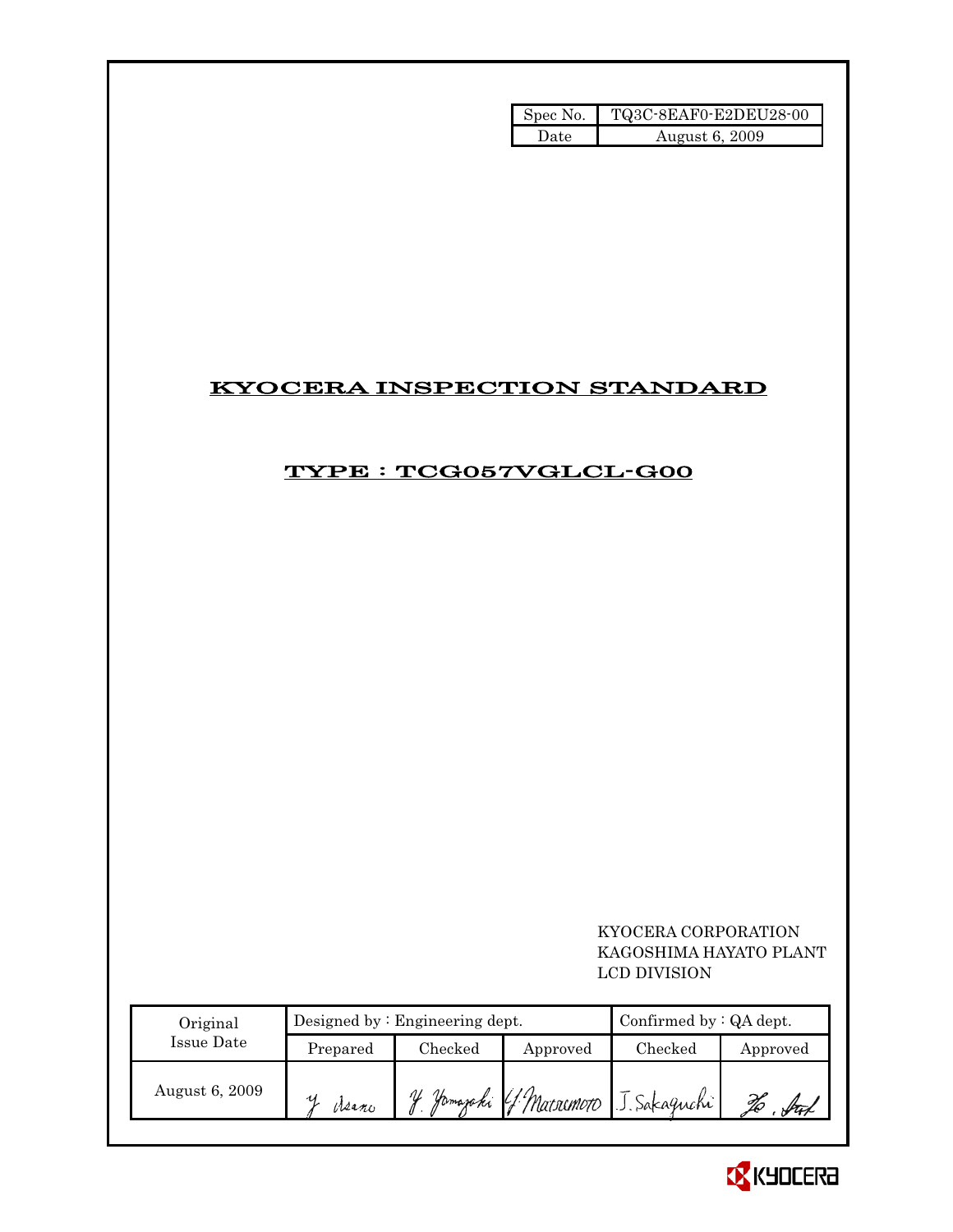| Spec No.              | Part No.        | Page |
|-----------------------|-----------------|------|
| TQ3C-8EAF0-E2DEU28-00 | TCG057VGLCL-G00 | -    |

|                  |             |          | Revision record                 |                        |                         |          |
|------------------|-------------|----------|---------------------------------|------------------------|-------------------------|----------|
|                  |             |          | Designed by : Engineering dept. |                        | Confirmed by : QA dept. |          |
|                  | $\rm{Date}$ | Prepared | Checked                         | ${\Large\bf Approved}$ | ${\it Checked}$         | Approved |
|                  |             |          |                                 |                        |                         |          |
|                  |             |          |                                 |                        |                         |          |
| ${\rm Rev. No.}$ | $\rm{Date}$ | Page     |                                 | Descriptions           |                         |          |
|                  |             |          |                                 |                        |                         |          |
|                  |             |          |                                 |                        |                         |          |
|                  |             |          |                                 |                        |                         |          |
|                  |             |          |                                 |                        |                         |          |
|                  |             |          |                                 |                        |                         |          |
|                  |             |          |                                 |                        |                         |          |
|                  |             |          |                                 |                        |                         |          |
|                  |             |          |                                 |                        |                         |          |
|                  |             |          |                                 |                        |                         |          |
|                  |             |          |                                 |                        |                         |          |
|                  |             |          |                                 |                        |                         |          |
|                  |             |          |                                 |                        |                         |          |
|                  |             |          |                                 |                        |                         |          |
|                  |             |          |                                 |                        |                         |          |
|                  |             |          |                                 |                        |                         |          |
|                  |             |          |                                 |                        |                         |          |
|                  |             |          |                                 |                        |                         |          |
|                  |             |          |                                 |                        |                         |          |
|                  |             |          |                                 |                        |                         |          |
|                  |             |          |                                 |                        |                         |          |
|                  |             |          |                                 |                        |                         |          |
|                  |             |          |                                 |                        |                         |          |
|                  |             |          |                                 |                        |                         |          |
|                  |             |          |                                 |                        |                         |          |
|                  |             |          |                                 |                        |                         |          |
|                  |             |          |                                 |                        |                         |          |
|                  |             |          |                                 |                        |                         |          |
|                  |             |          |                                 |                        |                         |          |
|                  |             |          |                                 |                        |                         |          |
|                  |             |          |                                 |                        |                         |          |
|                  |             |          |                                 |                        |                         |          |
|                  |             |          |                                 |                        |                         |          |
|                  |             |          |                                 |                        |                         |          |
|                  |             |          |                                 |                        |                         |          |
|                  |             |          |                                 |                        |                         |          |
|                  |             |          |                                 |                        |                         |          |
|                  |             |          |                                 |                        |                         |          |

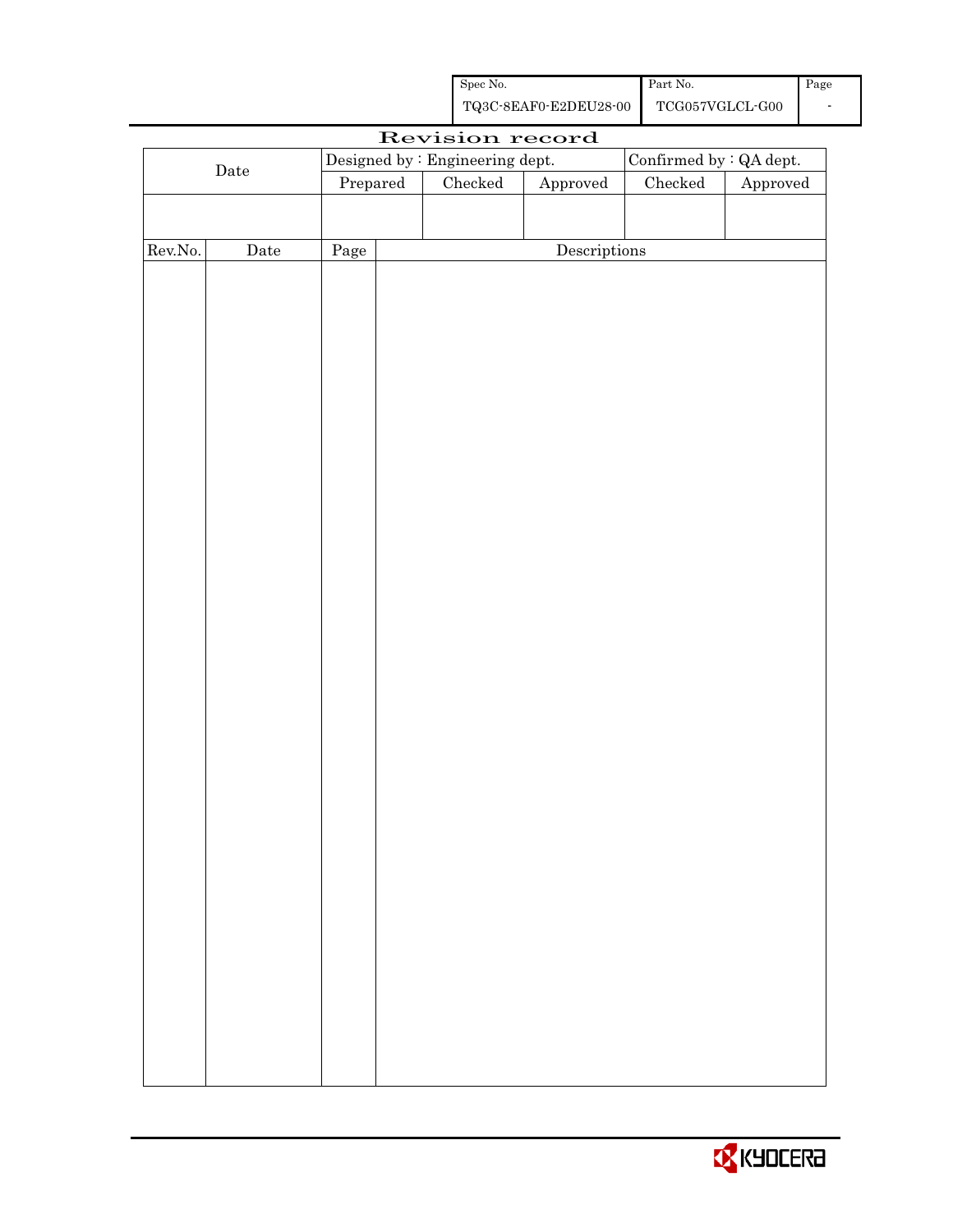| 1) Note         |             |                                               |                                                                                        |
|-----------------|-------------|-----------------------------------------------|----------------------------------------------------------------------------------------|
|                 |             |                                               | Note                                                                                   |
| General         | 1.          |                                               | Customer identified anomalies not defined within this inspection standard shall be     |
|                 |             |                                               | reviewed by Kyocera, and an additional standard shall be determined by mutual          |
|                 | consent.    |                                               |                                                                                        |
|                 | 2.          |                                               | This inspection standard about the image quality shall be applied to any defect within |
|                 |             |                                               | the active area and shall not be applicable to outside of the area.                    |
|                 | 3.          | Inspection conditions                         |                                                                                        |
|                 | Luminance   |                                               | $:500$ Lux min.                                                                        |
|                 |             | Inspection distance                           | $\approx 300$ mm.                                                                      |
|                 | Temperature |                                               | $:25 \pm 5^{\circ}$ C                                                                  |
|                 | Direction   |                                               | : Directly above                                                                       |
| Definition of   | Dot defect  | Bright dot defect                             | The dot is constantly "on" when power applied to the                                   |
| inspection item |             |                                               | LCD, even when all "Black" data sent to the screen.                                    |
|                 |             |                                               | Inspection tool: 5% Transparency neutral density filter.                               |
|                 |             |                                               | Count dot: If the dot is visible through the filter.                                   |
|                 |             |                                               | Don't count dot: If the dot is not visible through the                                 |
|                 |             |                                               | filter.                                                                                |
|                 |             |                                               | R G B R G B R G B                                                                      |
|                 |             |                                               | RGBRGBRGB<br>dot defect                                                                |
|                 |             |                                               | RGBRGBR                                                                                |
|                 |             | Black dot defect                              | The dot is constantly "off" when power applied to the                                  |
|                 |             |                                               | LCD, even when all "White" data sent to the screen.                                    |
|                 |             | Adjacent dot                                  | Adjacent dot defect is defined as two or more bright dot                               |
|                 |             |                                               | defects or black dot defects.                                                          |
|                 |             |                                               | R G B R G B R G B                                                                      |
|                 |             |                                               | RGBRGBRGB                                                                              |
|                 |             |                                               | dot defect<br><b>BRGBR</b><br>G<br>G<br>в                                              |
|                 | External    | Bubble, Scratch,                              | Visible operating (all pixels "Black" or "White") and non                              |
|                 | inspection  | Foreign particle                              | operating.                                                                             |
|                 |             | (Polarizer, Cell,                             |                                                                                        |
|                 |             | Backlight)                                    |                                                                                        |
|                 |             | Appearance                                    | Does not satisfy the value at the spec.                                                |
|                 |             | $\operatorname{in}_{\operatorname{spection}}$ |                                                                                        |
|                 | Others      | CFL wire                                      | Damaged to the CFL wires connector, pin, functional                                    |
|                 |             |                                               | failure or appearance failure.                                                         |
|                 | Definition  | Definition of circle size                     | Definition of linear size                                                              |
|                 | of size     |                                               |                                                                                        |
|                 |             |                                               |                                                                                        |
|                 |             |                                               |                                                                                        |
|                 |             |                                               |                                                                                        |
|                 |             |                                               |                                                                                        |
|                 |             | $d = (a + b)/2$                               |                                                                                        |

# Visuals specification

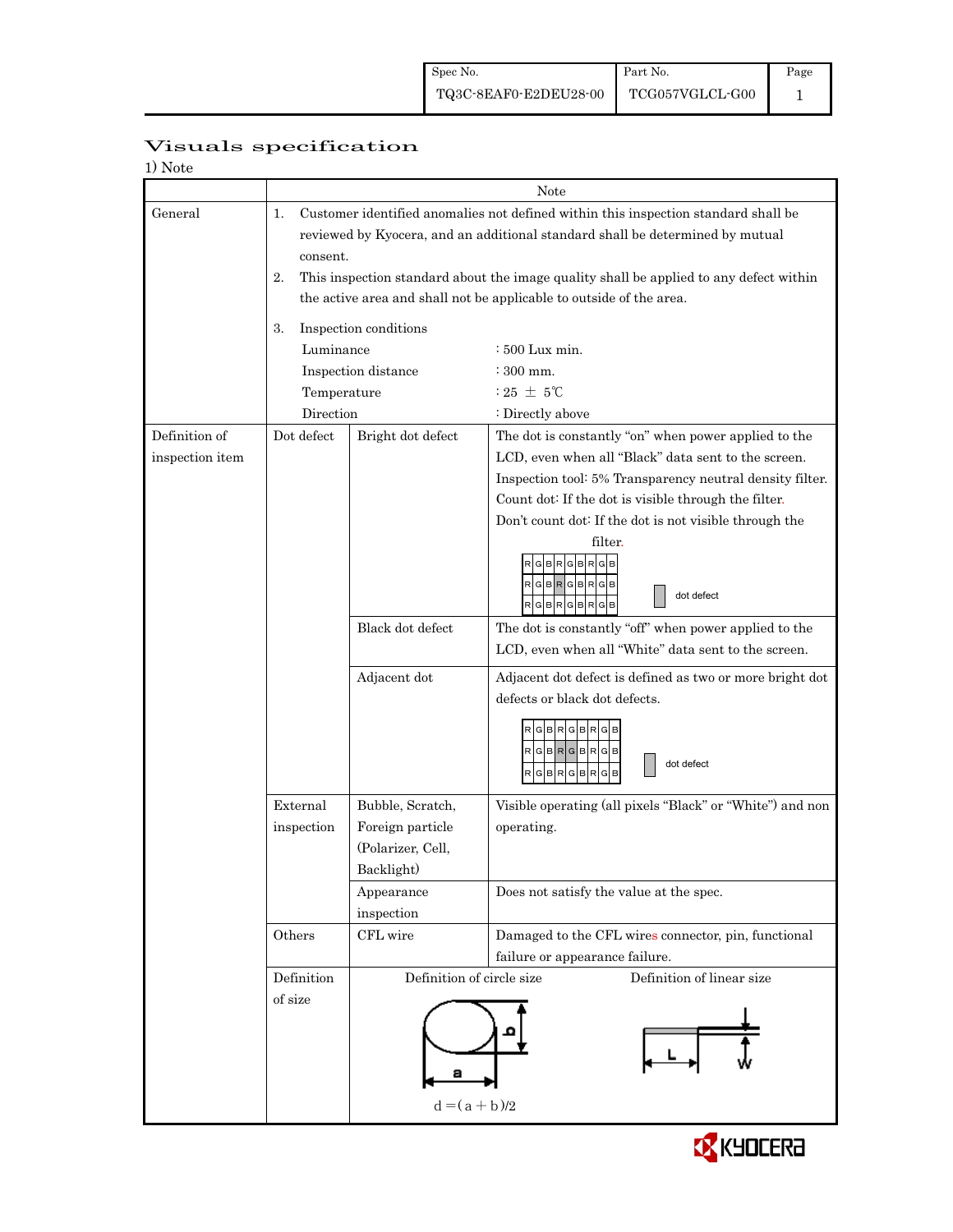| Spec No.              | Part No.        | Page |
|-----------------------|-----------------|------|
| TQ3C-8EAF0-E2DEU28-00 | TCG057VGLCL-G00 |      |

#### 2) Standard

| Classification    |                     | Inspection item                               |                   | Judgement standard                            |                          |                   |                         |  |
|-------------------|---------------------|-----------------------------------------------|-------------------|-----------------------------------------------|--------------------------|-------------------|-------------------------|--|
| Defect<br>Dot     |                     | Bright dot defect                             |                   | Acceptable number<br>:4                       |                          |                   |                         |  |
| (in LCD           | defect              |                                               |                   | Bright dot spacing<br>$:5 \text{ mm}$ or more |                          |                   |                         |  |
| glass)            |                     | Black dot defect                              |                   | Acceptable number<br>:5                       |                          |                   |                         |  |
|                   |                     |                                               |                   | Black dot spacing                             |                          |                   | $:5 \text{ mm}$ or more |  |
| 2 dot join        |                     | Bright dot<br>defect                          |                   | Acceptable number                             |                          | : 2               |                         |  |
|                   |                     | Black dot<br>defect                           | Acceptable number |                                               | :3                       |                   |                         |  |
|                   |                     | 3 or more dots join                           |                   | : 0<br>Acceptable number                      |                          |                   |                         |  |
|                   |                     |                                               |                   | Acceptable number<br>$:5$ Max                 |                          |                   |                         |  |
| Others            |                     | Total dot defects                             |                   |                                               |                          |                   |                         |  |
|                   |                     | White dot, Dark dot<br>(Circle)               |                   |                                               |                          |                   |                         |  |
|                   |                     |                                               |                   | Size (mm)<br>$d\,\leq\,0.2$                   |                          | Acceptable number |                         |  |
|                   |                     |                                               |                   | $0.2\,<\,\mathrm{d}\,\leq\,0.4$               |                          | (Neglected)<br>5  |                         |  |
|                   |                     |                                               |                   |                                               | $0.4 \leq d \leq 0.5$    |                   | 3                       |  |
|                   |                     |                                               |                   | 0.5 < d                                       |                          |                   | $\Omega$                |  |
|                   |                     |                                               |                   |                                               |                          |                   |                         |  |
|                   | External inspection | Polarizer (Scratch)                           |                   |                                               |                          |                   |                         |  |
| (Defect on        |                     |                                               |                   | Width (mm)                                    | Length (mm)              |                   | Acceptable number       |  |
| Polarizer or      |                     |                                               |                   | $W \leq 0.1$                                  |                          |                   | (Neglected)             |  |
| between Polarizer |                     |                                               |                   | $0.1 \le W \le 0.3$                           |                          | L $\leqq~5.0$     | (Neglected)             |  |
| and LCD glass)    |                     |                                               |                   |                                               | $5.0 \, < \, \mathrm{L}$ |                   | $\mathbf{0}$            |  |
|                   |                     |                                               |                   | $0.3\,<\,W$                                   |                          |                   | $\overline{0}$          |  |
|                   |                     | Polarizer (Bubble)                            |                   |                                               |                          |                   |                         |  |
|                   |                     |                                               |                   | Size (mm)                                     |                          | Acceptable number |                         |  |
|                   |                     |                                               |                   | $d\,\leq\,0.2$                                |                          | (Neglected)       |                         |  |
|                   |                     |                                               |                   | $0.2\,<\,\mathrm{d}\,\leq\,0.3$               |                          | 5                 |                         |  |
|                   |                     |                                               |                   | $0.3 \leq d \leq 0.5$                         |                          | $\mathbf{3}$      |                         |  |
|                   |                     |                                               |                   | 0.5 < d                                       |                          |                   | $\Omega$                |  |
|                   |                     | Foreign particle                              |                   |                                               |                          |                   |                         |  |
|                   |                     | (Circular shape)                              |                   | Size (mm)                                     |                          | Acceptable number |                         |  |
|                   |                     |                                               |                   | $d \leq 0.2$                                  |                          | (Neglected)       |                         |  |
|                   |                     |                                               |                   | $0.2 < d \leq 0.4$                            |                          | 5                 |                         |  |
|                   |                     |                                               |                   | $0.4 \leq d \leq 0.5$                         |                          | $\boldsymbol{3}$  |                         |  |
|                   |                     |                                               |                   | 0.5 < d                                       |                          | $\overline{0}$    |                         |  |
|                   |                     | Foreign particle<br>(Linear shape)<br>Scratch |                   |                                               |                          |                   |                         |  |
|                   |                     |                                               |                   | Width (mm)                                    | Length (mm)              |                   | Acceptable number       |  |
|                   |                     |                                               |                   | $W \leq 0.03$                                 |                          |                   | (Neglected)             |  |
|                   |                     |                                               |                   | $0.03 \le W \le 0.1$                          | $L \leq 2.0$             |                   | (Neglected)             |  |
|                   |                     |                                               |                   |                                               | $2.0 \le L \le 4.0$      |                   | 3                       |  |
|                   |                     |                                               |                   |                                               | $4.0 \leq L$             |                   | $\mathbf{0}$            |  |
|                   |                     |                                               |                   | $0.1\,<\,\mathrm{W}$                          |                          |                   | (According to           |  |
|                   |                     |                                               |                   |                                               |                          |                   | circular shape)         |  |
|                   |                     |                                               |                   |                                               |                          |                   |                         |  |